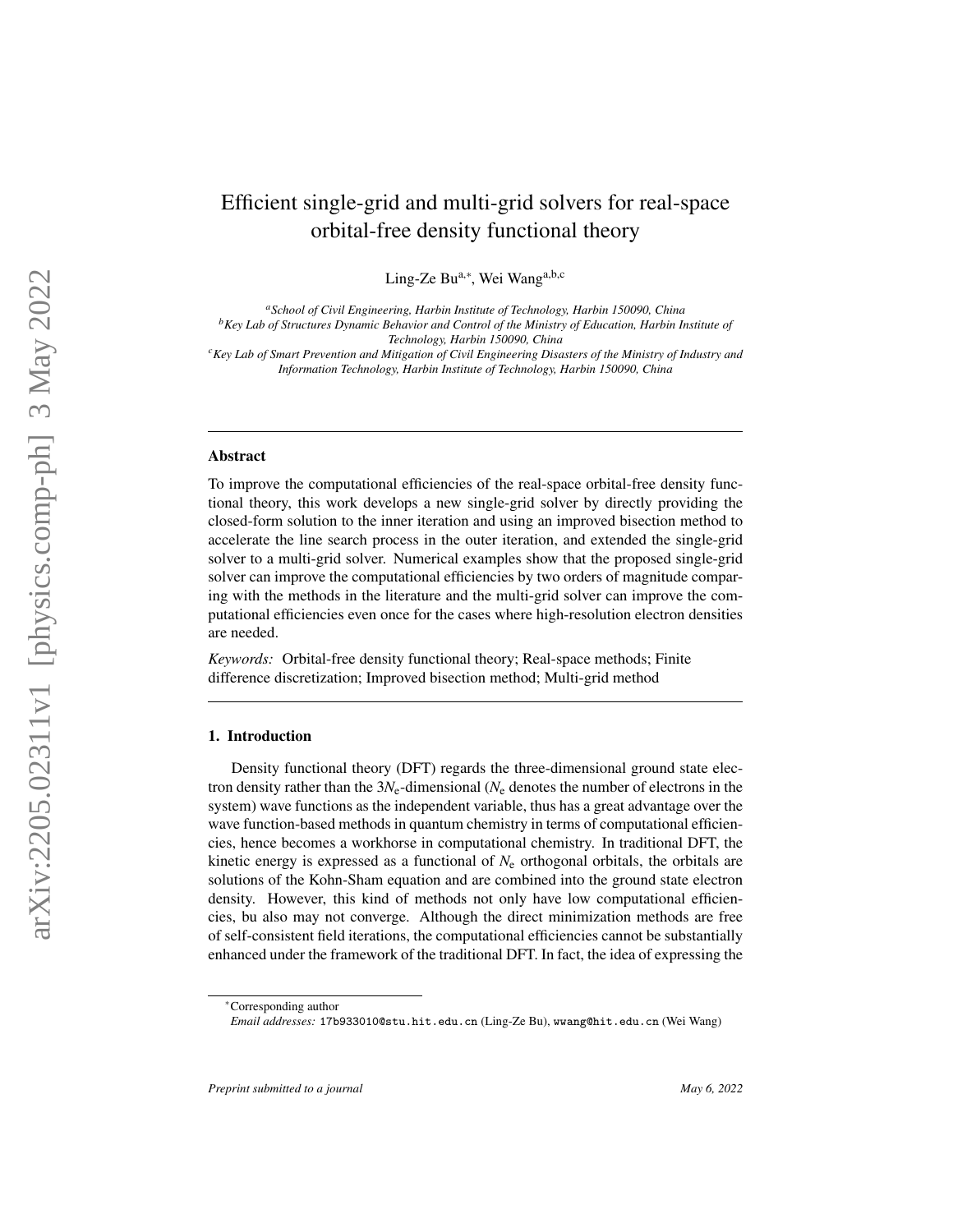kinetic energy as a direct functional of the ground state electron density had been proposed in 1927[\[1\]](#page-20-0), nonetheless, orbital-free DFT (OFDFT) has become a mainstream method since the beginning of the 21st century. Numerical methods include planewave ones[\[2,](#page-20-1) [3,](#page-20-2) [4\]](#page-20-3) and real-space ones. The former utilize fast Fourier transform to compute the kinetic energy, thus have high computational efficiencies, nonetheless, these methods are only suitable for periodic systems. The later are suitable for nonperiodic systems thus has been attracting more attention in recent years.

The real-space methods can be classified into finite element methods and finite difference methods according to discretization schemes, or can be classified into direct methods and transform methods according to the treatment of the electrostatic terms. The basic idea of the transform methods is to rewrite the electrostatic terms as a variational problem with respect to the total electrostatic potential, thus can avoid the nonlocal computations including the convolution in the Hartree term and the Ewald summation in the ion-ion interaction, making the overall computational complexity reduces to linear scaling with respect to the number of ions. Based on the second-order finite difference discretization and the direct method, Jiang et al. [\[5\]](#page-20-4) firstly used the conjugate gradient method to compute the ground state electron density. Garcıa-Cervera et al.[\[6\]](#page-20-5) used the truncated Newton method to compute the ground state electron density. Mi et al. [\[7\]](#page-20-6) developed a software package ATLAS for computing the ground state electron density of periodic systems. Shao et al. [\[8\]](#page-20-7) proposed an improved self-consistent field iteration method for computing the ground state electron density. Gavini et al. [\[9\]](#page-20-8) firstly proposed the general finite element framework for non-periodic systems and firstly proposed the transform method, and proved some theoretical properties of the finite element method. Motamarri et al. [\[10\]](#page-20-9) extended this method by using higher-order finite elements, leading to improvements of computational efficiencies by two orders of magnitude, and proved the error boundaries theoretically. Das et al. [\[11\]](#page-21-0) extended the higher-order finite element method by using the Wang-Govind-Carter type non-local kinetic energy, and rewrite the saddle-point problem as a fixed-point problem, the later was solved with a self-consistent field iteration method. Suryanarayana et al. [\[12\]](#page-21-1) carried on the transform method and proposed a higher-order finite difference method for general non-periodic systems, and rewrote the constrained optimization problem as a unconstrained optimization problem by using the augmented Lagrange method, and the problem was solved with the nonlinear conjugate gradient method. Ghosh et al.[\[13\]](#page-21-2) also carried on the transform method, and proposed the higher-order finite difference method for periodic systems, and computed the ground state electron density by using a fixed-point iteration method and a parallel computation strategy.

Previous works mainly focused on numerical discretization schemes and used readymade solvers, and did not specially studied the solvers, leading to low computational efficiencies. New solvers will help enhancing the computational efficiencies. Developing new solvers should overcome two difficulties: first, the inner solver for Poission equation should directly provide a closed-from solution without iteration; second, the computational efficiencies of the outer nonlinear conjugate gradient method should be improved by improving the line search efficiencies and using preconditioning schemes. In this context, this work will develop a new single-grid solver from the following two aspects: first, discretize the inner Poisson equation into a Sylvester tensor equation by using a higher-order finite difference scheme, and derive the closed-form solution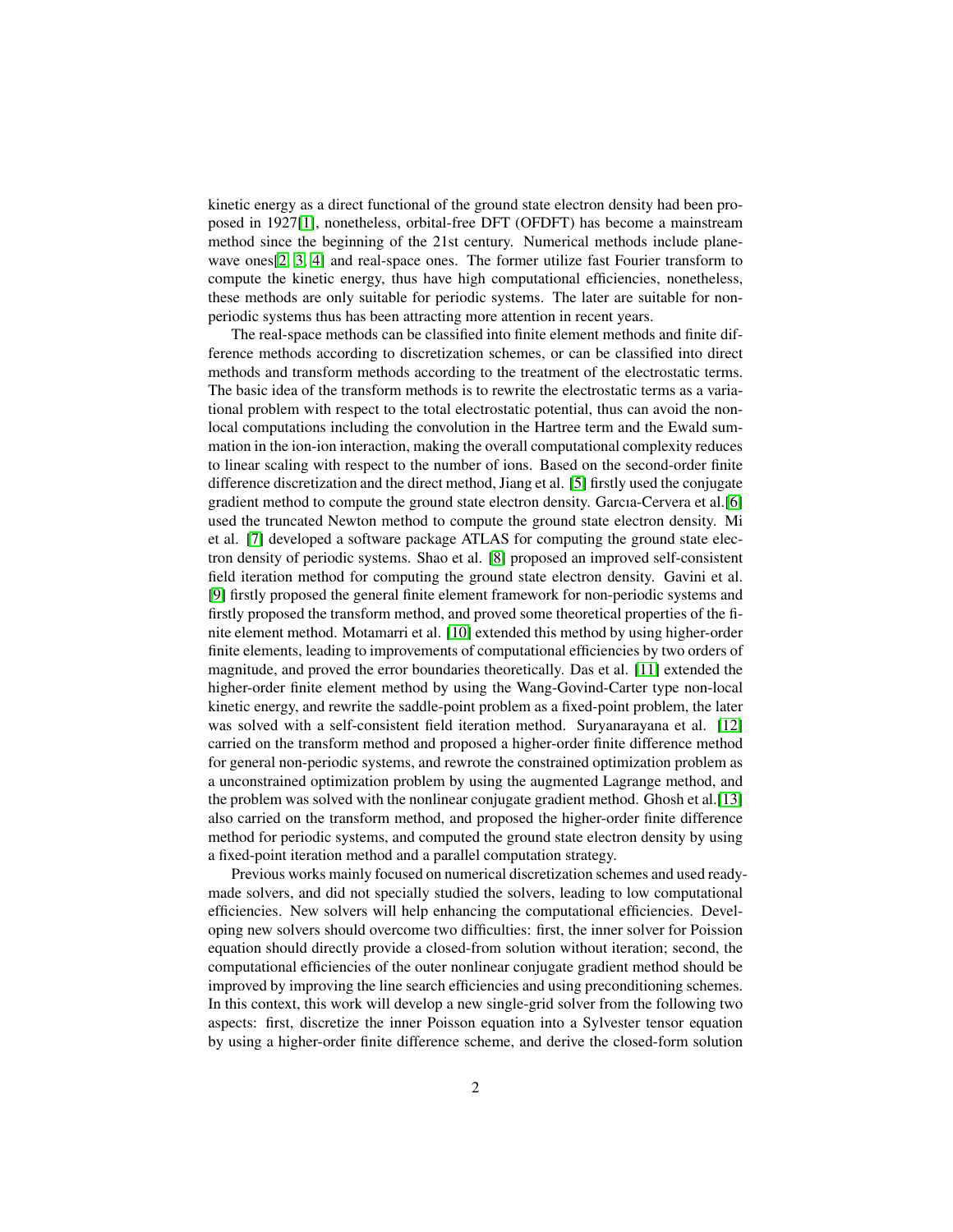with the generalized eigenvalue decomposition in three directions; second, proposing an improved bisection method to improve the line search efficiencies in the outer nonlinear conjugate gradient iterations. Then, the single-grid solver will be extended into a multi-grid solver. Finally, the computational efficiencies of the proposed solvers over that of the literature will be illustrated by numerical examples.

# 2. Overview of orbital-free density functional theory

According to OFDFT[\[9\]](#page-20-8), the ground state energy of an *M*-atom system is expressed as Eq. $(1)$ ,

<span id="page-2-0"></span>
$$
E(\rho, \mathbf{R}) = T_{\rm s}(\rho) + E_{\rm xc}(\rho) + E_{\rm H}(\rho) + E_{\rm ext}(\rho, \mathbf{R}) + E_{\rm zz}(\mathbf{R}),
$$
(1)

where  $\rho = \rho(x)$ , representing the electron density at spatial coordinate *x*;

 $R = \{R_1, \ldots, R_M\}$ , representing the set of the nucleus positions;

*E*—the total energy functional;

*T*s—the electronic kinetic energy;

*E*<sub>xc</sub>—the exchange-correlation functional;

- *E*H—electrostatic interaction energy between electrons, also named as Hartree energy;
- $E_{\text{ext}}$ —electrostatic interaction energy between electrons and external electronic field;
- <span id="page-2-1"></span>*E*zz—repulsion energy between nuclei.

*T*s is usually selected from Thomas-Fermi-Weizsacker functional family, as shown in Eq.[\(2\)](#page-2-1),

$$
T_{\rm s}(\rho) = C_{\rm F} \int_{\Omega} \rho^{\frac{5}{3}}(\boldsymbol{x}) d\boldsymbol{x} + \frac{\lambda}{8} \int_{\Omega} \frac{|\nabla \rho(\boldsymbol{x})|^2}{\rho(\boldsymbol{x})} d\boldsymbol{x}, \tag{2}
$$

where  $C_F$ —constant, equals to  $\frac{3}{10}(3\pi^2)^{\frac{2}{3}}$ ;

 $\lambda$ —parameter, selected as 0.2 in this paper;

 $Ω$ —the support of  $ρ$ .

 $E_{\text{xc}}$  is selected as the local density approximation, as shown in Eq.[\(3\)](#page-2-2),

<span id="page-2-2"></span>
$$
E_{\rm xc}(\rho) = \int_{\Omega} \varepsilon_{\rm xc}(\rho(\mathbf{x})) \rho(\mathbf{x}) d\mathbf{x},\tag{3}
$$

<span id="page-2-3"></span>where  $\varepsilon_{xc} = \varepsilon_x + \varepsilon_c$  is the exchange-correlation energy per electron, as shown in Eq.[\(4\)](#page-2-3),

$$
\varepsilon_{\mathbf{x}}(\rho) = -\frac{3}{4} \left(\frac{3}{\pi}\right)^{\frac{1}{3}} \rho^{\frac{1}{3}},\tag{4a}
$$

$$
\varepsilon_{\rm c}(\rho) = \begin{cases} \frac{\gamma}{1 + \beta_1 \sqrt{r_s} + \beta_2 r_s}, & r_s \geq 1\\ A \log r_s + B + Cr_s \log r_s + Dr_s, & r_s < 1 \end{cases}
$$
 (4b)

where  $r_s = (3/4\pi\rho)^{1/3}$ ,  $\gamma = -0.1423$ ,  $\beta_1 = 1.0529$ ,  $\beta_2 = 0.3334$ ,  $A = 0.0311$ ,  $B =$  $-0.048, C = 0.002, D = -0.0116.$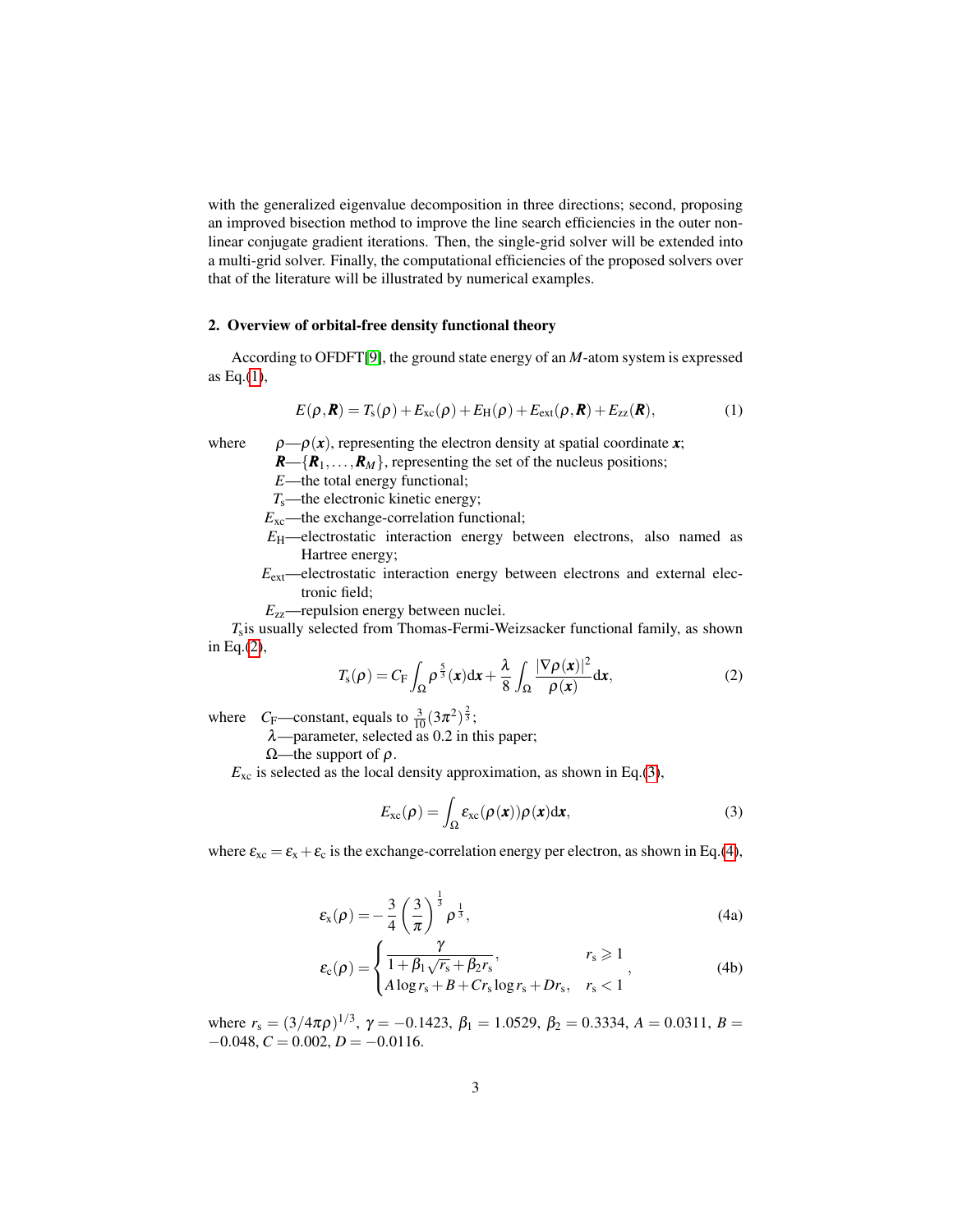<span id="page-3-4"></span><span id="page-3-0"></span>The last three terms of the energy functional Eq.[\(1\)](#page-2-0) are the electrostatic interaction terms:

$$
E_{\rm H}(\rho) = \frac{1}{2} \iint_{\Omega \times \Omega} \frac{\rho(x)\rho(x')}{|x - x'|} \, \mathrm{d}x \, \mathrm{d}x',\tag{5}
$$

$$
E_{\text{ext}}(\rho, \boldsymbol{R}) = \int_{\Omega} \rho(\boldsymbol{x}) \left( \sum_{J=1}^{M} V_J(\boldsymbol{x}, \boldsymbol{R}_J) \right) d\boldsymbol{x}, \tag{6}
$$

$$
E_{zz}(\mathbf{R}) = \frac{1}{2} \sum_{I=1}^{M} \sum_{\substack{J=1 \ J \neq I}}^{M} \frac{Z_I Z_J}{|\mathbf{R}_I - \mathbf{R}_J|}.
$$
(7)

<span id="page-3-1"></span>In Eq.[\(6\)](#page-3-0),  $V_J(\mathbf{x}, \mathbf{R}_J)$  represents the electric field generated by the nucleus at  $\mathbf{R}_J$ . In Eq.[\(7\)](#page-3-1),  $Z_I$  represents the charge of nucleus at  $R_I$ . According to the convention of electronic structure computation[\[14\]](#page-21-3), nuclear charges are negative and electron charges are positive.

In all-electron computation, nuclei are regarded as point charges, thus  $V_I(\mathbf{x}, \mathbf{R}_I)$  is derived from Coulomb potential . However, due to the singularity of the potential at the nucleus, the potential around the nucleus need many basis functions to be accurately represented. Meanwhile, core electrons are chemically inactive, and orbital-free kinetic energy functionals are not accurate for highly non-smooth electron densities. In this context, a usual way is to consider only the covalent electrons, then  $V_J(\mathbf{x}, \mathbf{R}_J)$  is an effective potential named as pseudopotential. *Z<sup>I</sup>* represents the ion charge at *R<sup>I</sup>* . The orbital-free feature of the kinetic functional requires the pseudopotential to be local, i.e.  $V_J(\mathbf{x}, \mathbf{R}_J) = V_a(|\mathbf{x} - \mathbf{R}_J|)$ . The ion charge density is expressed as Eq.[\(8\)](#page-3-2),

<span id="page-3-3"></span>
$$
b(\boldsymbol{x}, \boldsymbol{R}) = \sum_{J=1}^{M} b_J(\boldsymbol{x}, \boldsymbol{R}_J), \quad b_J(\boldsymbol{x}, \boldsymbol{R}_J) = -\frac{1}{4\pi} \nabla^2 V_J(\boldsymbol{x}, \boldsymbol{R}_J).
$$
 (8)

The local pseudopotential and the Coulomb potential are the same in the space outside the cut-off radius  $r_c$ , thus  $b_J(\mathbf{x}, \mathbf{R}_J)$  has a compact support with center  $\mathbf{R}_J$  and radius  $r_c$ , and satisfy Eq.[\(9\)](#page-3-3),

<span id="page-3-5"></span><span id="page-3-2"></span>
$$
\int_{\mathbb{R}^3} b_J(\mathbf{x}, \mathbf{R}_J) \, \mathrm{d}\mathbf{x} = Z_J. \tag{9}
$$

The computational cost of directly computing Eqs.[\(5\)](#page-3-4) to [\(7\)](#page-3-1) will be  $O(M^2)$ . To reduce the computational cost, the total electrostatic energy can be rewritten as the linear-scaling form in Eq.[\(10\)](#page-3-5),

$$
E_{\rm H}(\rho) + E_{\rm ext}(\rho, \mathbf{R}) + E_{\rm zz}(\mathbf{R}) = -\inf_{\phi \in Y} \left\{ \frac{1}{8\pi} \int_{\Omega} |\nabla \phi(\mathbf{x})|^2 d\mathbf{x} - \int_{\Omega} (\rho(\mathbf{x}) + b(\mathbf{x}, \mathbf{R})) \phi(\mathbf{x}) d\mathbf{x} \right\} - \frac{1}{2} \sum_{J=1}^{M} \int_{\Omega} b_J(\mathbf{x}, \mathbf{R}_J) V_J(\mathbf{x}, \mathbf{R}_J) d\mathbf{x} + E_{\rm c}(\mathbf{R}),
$$
\n(10)

where  $\phi$ —the total electrostatic potential generated by the covalent electrons and the ions;

*Y*—an admissible function space;

 $E_c(R)$ —the correction term for the cases when the supports of *b<sub>J</sub>* overlap with each other.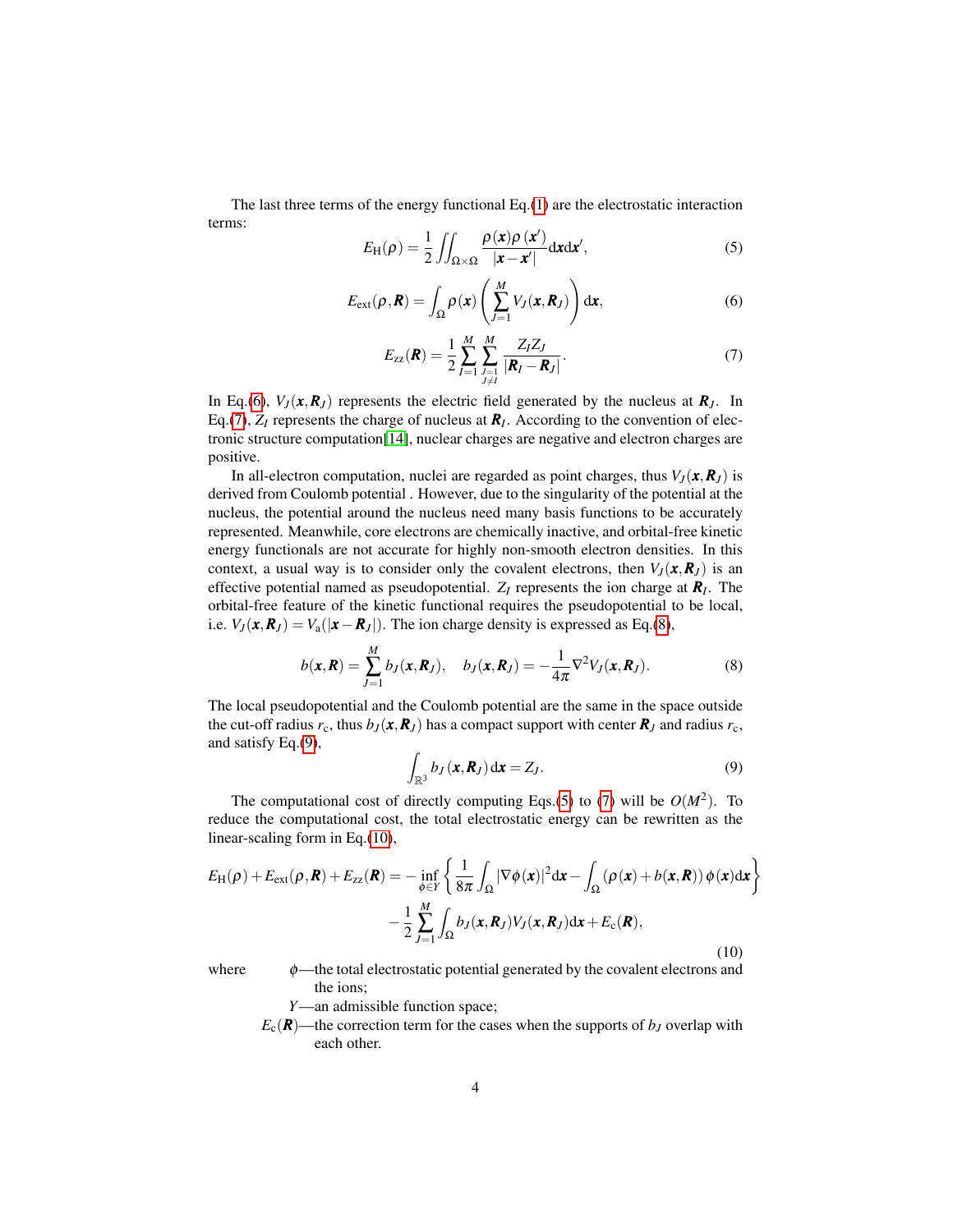By taking the variation of Eq.[\(10\)](#page-3-5), we derive that  $\phi$  is the solution of the Poisson equation in Eq.[\(11\)](#page-4-0),

<span id="page-4-1"></span><span id="page-4-0"></span>
$$
-\frac{1}{4\pi}\nabla^2\phi = \rho(\mathbf{x}) + b(\mathbf{x}, \mathbf{R})\tag{11}
$$

When the supports of  $b<sub>J</sub>$  do not overlap, we derive Eq.[\(12\)](#page-4-1),

$$
E_{zz}(\boldsymbol{R}) = \frac{1}{2} \iint_{\Omega \times \Omega} \frac{b(\boldsymbol{x}, \boldsymbol{R}) b(\boldsymbol{x}', \boldsymbol{R})}{|\boldsymbol{x} - \boldsymbol{x}'|} d\boldsymbol{x} d\boldsymbol{x}' - \frac{1}{2} \sum_{J=1}^{M} \int_{\Omega} b_{J}(\boldsymbol{x}, \boldsymbol{R}_{J}) V_{J}(\boldsymbol{x}, \boldsymbol{R}_{J}) d\boldsymbol{x}, \qquad (12)
$$

otherwise, we can choose  $\tilde{b}_J(\mathbf{x}, \mathbf{R}_J)$  with disjoint supports and satisfy Eq.[\(13\)](#page-4-2),

<span id="page-4-2"></span>
$$
\int_{\mathbb{R}^3} \tilde{b}_J(\mathbf{x}, \mathbf{R}_J) \mathrm{d}\mathbf{x} = Z_J.
$$
\n(13)

Let

<span id="page-4-3"></span>
$$
\tilde{b}(\mathbf{x}, \mathbf{R}) = \sum_{J=1}^{M} \tilde{b}_J(\mathbf{x}, \mathbf{R}_J), \quad \tilde{b}_J(\mathbf{x}, \mathbf{R}_J) = \frac{-1}{4\pi} \nabla^2 \tilde{V}_J(\mathbf{x}, \mathbf{R}_J).
$$
\n(14)

then we derive Eq.[\(15\)](#page-4-3),

$$
E_{c}(\boldsymbol{R}) = \left(\frac{1}{2}\iint_{\Omega\times\Omega} \frac{\tilde{b}(\boldsymbol{x},\boldsymbol{R})\tilde{b}(\boldsymbol{x}',\boldsymbol{R})}{|\boldsymbol{x}-\boldsymbol{x}'|} d\boldsymbol{x} d\boldsymbol{x}' - \frac{1}{2}\sum_{J=1}^{M}\int_{\Omega} \tilde{b}_{J}(\boldsymbol{x},\boldsymbol{R}_{J})\tilde{V}_{J}(\boldsymbol{x},\boldsymbol{R}_{J}) d\boldsymbol{x}\right) - \left(\frac{1}{2}\iint_{\Omega\times\Omega} \frac{b(\boldsymbol{x},\boldsymbol{R})b(\boldsymbol{x}',\boldsymbol{R})}{|\boldsymbol{x}-\boldsymbol{x}'|} d\boldsymbol{x} d\boldsymbol{x}' - \frac{1}{2}\sum_{J=1}^{M}\int_{\Omega} b_{J}(\boldsymbol{x},\boldsymbol{R}_{J})V_{J}(\boldsymbol{x},\boldsymbol{R}_{J}) d\boldsymbol{x}\right).
$$
\n(15)

Eq.[\(15\)](#page-4-3) can be written as the equivalent linear-scaling form in Eq.[\(16\)](#page-4-4),

$$
E_{c}(\boldsymbol{R}) = \frac{1}{2} \int (\tilde{b}(\boldsymbol{x}, \boldsymbol{R}) + b(\boldsymbol{x}, \boldsymbol{R})) \phi_{c}(\boldsymbol{x}, \boldsymbol{R}) d\boldsymbol{x} + \frac{1}{2} \sum_{J=1}^{M} \int b_{J}(\boldsymbol{x}, \boldsymbol{R}_{J}) \phi_{J}(\boldsymbol{x}, \boldsymbol{R}_{J}) d\boldsymbol{x} - \frac{1}{2} \sum_{J=1}^{M} \int \tilde{b}_{J}(\boldsymbol{x}, \boldsymbol{R}_{J}) \tilde{\phi}_{J}(\boldsymbol{x}, \boldsymbol{R}_{J}) d\boldsymbol{x},
$$
\n(16)

where  $\phi_c(\mathbf{x}, \mathbf{R})$  is the solution of the following Poisson equation:

<span id="page-4-4"></span>
$$
-\frac{1}{4\pi}\nabla^2\phi_c(\mathbf{x},\mathbf{R}) = \tilde{b}(\mathbf{x},\mathbf{R}) - b(\mathbf{x},\mathbf{R}).
$$
 (17)

 $\rho$  should satisfy the constraint in Eq.[\(18\)](#page-4-5)

<span id="page-4-7"></span><span id="page-4-5"></span>
$$
\rho \geqslant 0, \quad \int_{\Omega} \rho(\mathbf{x}) d\mathbf{x} = N_{\rm e}, \tag{18}
$$

where  $N_e$ —the total number of covalent electrons.

Letting  $\rho = u^2$  naturally satisfies the first constraint, thus for a given  $\bm{R}$ ,  $u$  is the solution of Eq.[\(19\)](#page-4-6),

<span id="page-4-6"></span>
$$
E(\mathbf{R}) = \inf_{u \in \mathcal{X}} E(u, \mathbf{R}), \quad \mathcal{X} = \left\{ u : u \in X, \int_{\Omega} u^2(\mathbf{x}) d\mathbf{x} = N_e \right\},\tag{19}
$$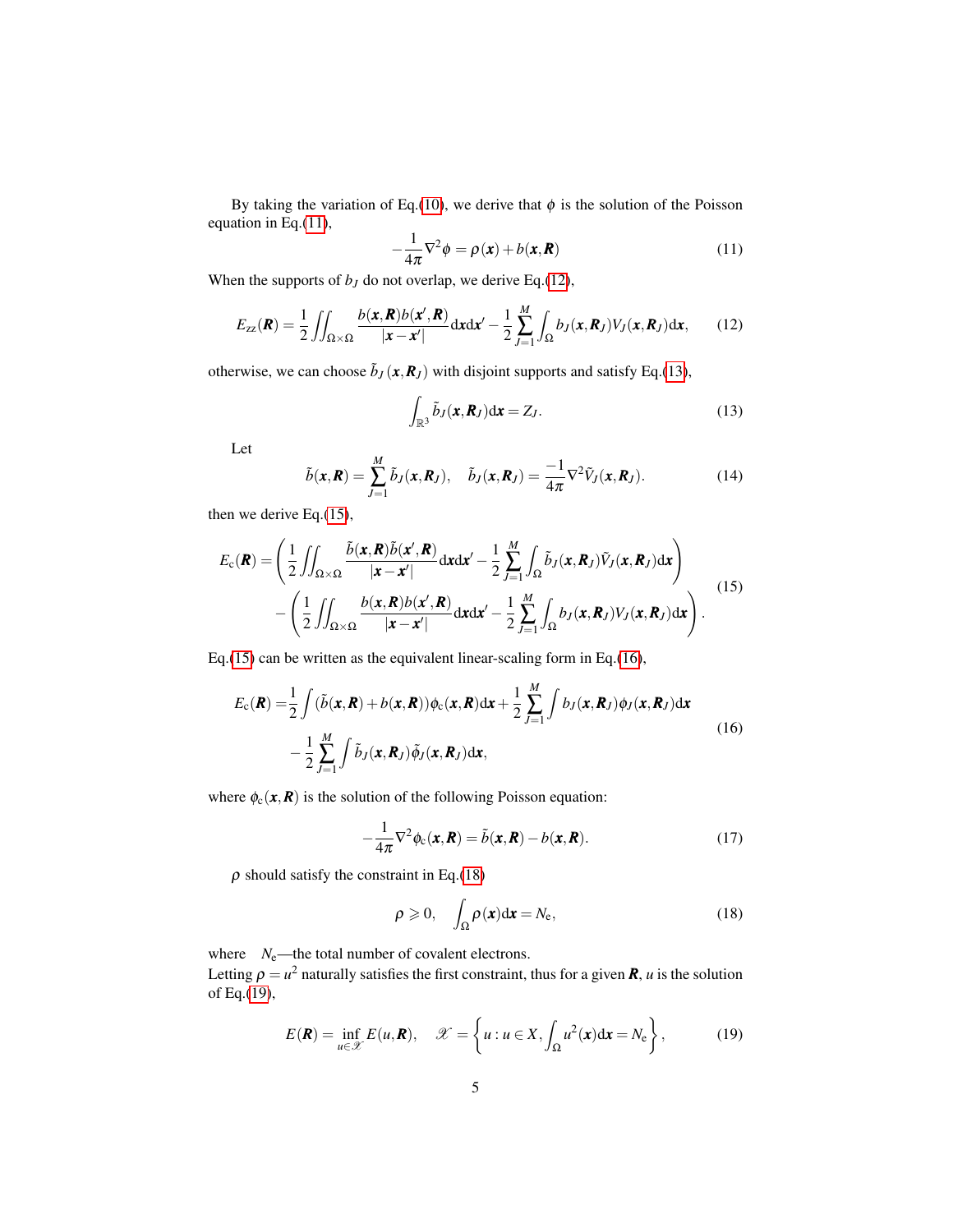<span id="page-5-1"></span>where *X*—an admissible function space,

$$
E(u, \mathbf{R}) = \frac{\lambda}{2} \int_{\Omega} |\nabla u(\mathbf{x})|^2 d\mathbf{x} + C_{\mathbf{F}} \int_{\Omega} u^{\frac{10}{3}}(\mathbf{x}) d\mathbf{x} + \int_{\Omega} \varepsilon_{\text{xc}}(u^2(\mathbf{x})) u^2(\mathbf{x}) d\mathbf{x} - \inf_{\phi \in Y} \left\{ \frac{1}{8\pi} \int_{\Omega} |\nabla \phi(\mathbf{x})|^2 d\mathbf{x} - \int_{\Omega} (u^2(\mathbf{x}) + b(\mathbf{x}, \mathbf{R})) \phi(\mathbf{x}) d\mathbf{x} \right\} \tag{20} - \frac{1}{2} \sum_{J=1}^{M} \int_{\Omega} b_J(\mathbf{x}, \mathbf{R}_J) V_J(\mathbf{x}, \mathbf{R}_J) d\mathbf{x} + E_{\mathbf{c}}(\mathbf{R}).
$$

# 3. The single-grid solver

According to the previous section, electronic structure computation is to solve the optimization problem Eq.[\(19\)](#page-4-6). Eq.[\(19\)](#page-4-6) can be transformed to an equivalent unconstrained optimization problem as in Eq.[\(21\)](#page-5-0),

<span id="page-5-3"></span><span id="page-5-0"></span>
$$
E(\mathbf{R}) = \inf_{u \in X} E\left(u\sqrt{\frac{N_e}{\|u\|_2}}, \mathbf{R}\right).
$$
 (21)

This section proposes a single-grid method for solving *u*.

The electronic structure is described using an Euler grid. The computational domain  $\Omega$  is meshed with  $m_1 \times m_2 \times m_3$  eight-nodes hexahedral elements , each element has size *h* in each direction. Since |*u*| rapidly decreases to zero for sufficiently large Ω, homogeneous Dirichlet boundary condition is utilized, thus

<span id="page-5-2"></span>
$$
u(\mathbf{x}) = \sum_{i=1}^{n_1} \sum_{j=1}^{n_2} \sum_{k=1}^{n_3} \mathbf{u}(i, j, k) N_i(x_1) N_j(x_2) N_k(x_3), \tag{22}
$$

where  $n_i$ —equals to  $m_i - 1$ , denotes the number of degree of freedom in the *i*th direction,

 $u(i, j, k)$ —the value of *u* at node  $(i, j, k)$ ,

 $N_i$ —the single-direction basis function of node *i*.

According to Eq.[\(20\)](#page-5-1), before formally solving  $u$ ,  $V_J$  and  $b_J$  should be determined. This work use Goodwin-Needs-Heine pseudopotential shown in Eq.[\(23\)](#page-5-2),

$$
V_{\rm a}(|\mathbf{x}|) = -\frac{2}{\pi} \int_0^\infty \frac{\sin(|\mathbf{x}|r)}{|\mathbf{x}|r} \left( (Z - AR)\cos(Rr) + A\frac{\sin(Rr)}{r} \right) \exp\left(-\left(\frac{r}{r_{\rm c}}\right)^6 \mathrm{d}r, \tag{23}
$$

where  $Z$ —the number of covalent electrons of an atom,

*r*<sub>c</sub>—cut-off radius,

*A*,*R*—parameters.

Let  $r = |\mathbf{x}|$ , then

<span id="page-5-4"></span>
$$
b_{\mathbf{a}}(\mathbf{x}) = -\frac{1}{4\pi} \nabla^2 V_{\mathbf{a}}(\mathbf{x}) \Rightarrow b_{\mathbf{a}}(r) = -\frac{1}{4\pi} \frac{1}{r^2} \frac{\mathrm{d}}{\mathrm{d}r} \left( r^2 \frac{\mathrm{d}}{\mathrm{d}r} \right) V_{\mathbf{a}}(r). \tag{24}
$$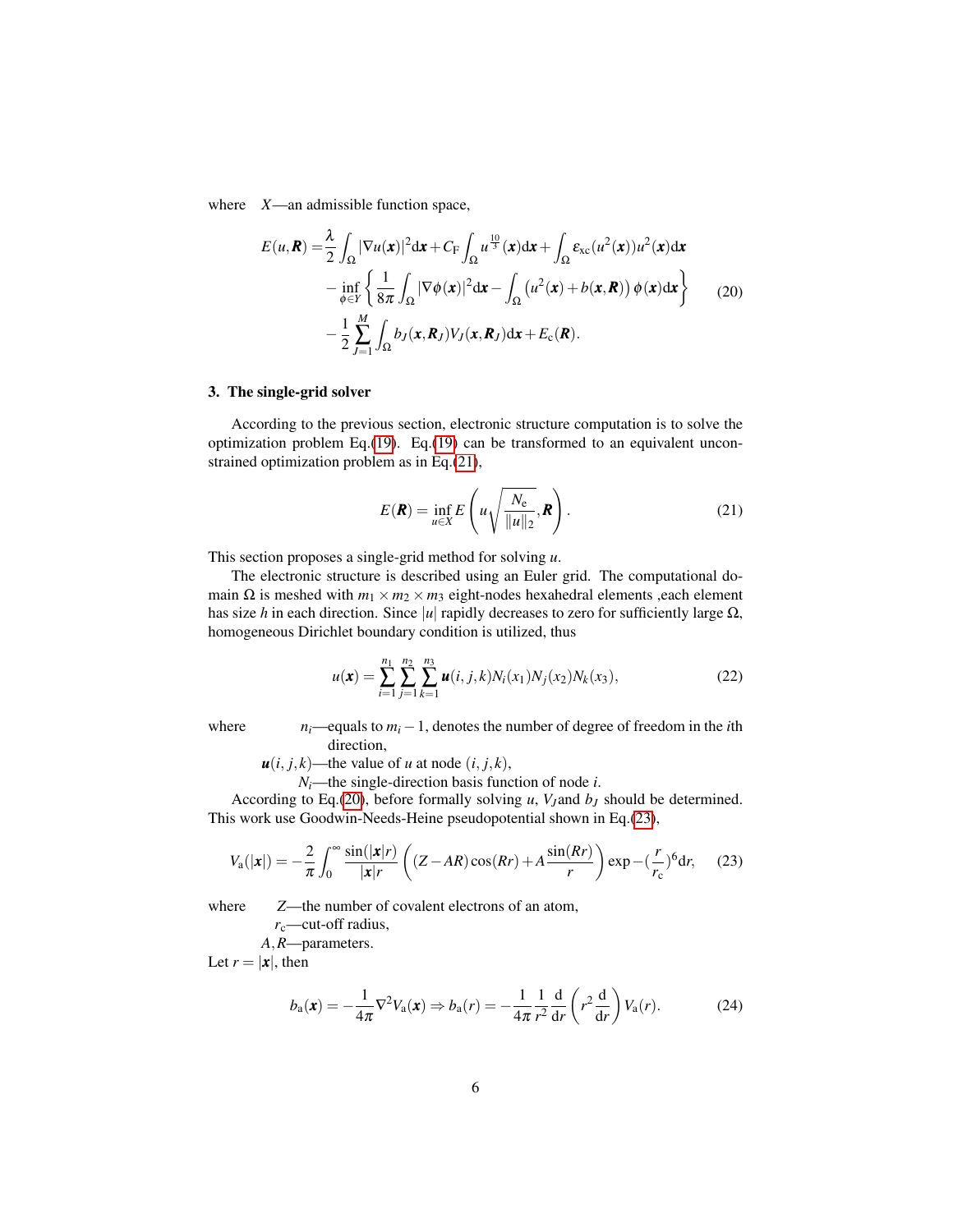The computation of continuous functions in the above equations can be done with Chebfun toolbox[\[15\]](#page-21-4). Then, by using  $V_J(\mathbf{x}, \mathbf{R}_J) = V_a(|\mathbf{x} - \mathbf{R}_J|)$  and  $b_J(\mathbf{x}, \mathbf{R}_J) = b_a(|\mathbf{x} - \mathbf{R}_J|)$  $R_J$ ), we derive  $V_J$  and  $b_J$ .

After obtaining *V<sup>J</sup>* and *b<sup>J</sup>* , this work use the nonlinear conjugate gradient method to solver the optimization problem in Eq.[\(21\)](#page-5-0). From Eq.[\(22\)](#page-5-3), we derive

$$
||u|| = \int_{\Omega} u^2(\mathbf{x}) d\mathbf{x}
$$
  
=  $\langle \mathbf{u}, \mathbf{M} \bullet \mathbf{u} \rangle$  (25)

where  $\langle \rangle$  = inner product:  $\langle \mathbf{u}, \mathbf{v} \rangle = \text{vec}(\mathbf{u})^T \text{vec}(\mathbf{v}),$ 

*M*—equals to  $\left[$  tridiag  $\left(\frac{1}{6}, \frac{2}{3}, \frac{1}{6}\right)$  , tridiag  $\left(\frac{1}{6}, \frac{2}{3}, \frac{1}{6}\right)$  , tridiag  $\left(\frac{1}{6}, \frac{2}{3}, \frac{1}{6}\right)$  ; *h*<sup>3</sup>], is a third-order Tucker-type matrix,

*M* • *u*—the product of vector *M* and vector *u*. Any matrix  $\boldsymbol{T}$  with form as Eq.[\(26\)](#page-6-0)

<span id="page-6-0"></span>
$$
\boldsymbol{T} = \sum_{i=1}^{r_1} \sum_{j=1}^{r_2} \sum_{k=1}^{r_3} \boldsymbol{C}(i, j, k) \boldsymbol{T}_1(:, :, i) \otimes \boldsymbol{T}_2(:, :, j) \otimes \boldsymbol{T}_3(:, :, k)
$$
(26)

can be expressed as Tucker form  $T = [T_1, T_2, T_3; C]$ .  $T \bullet u$  is defined as Eq.[\(27\)](#page-6-1)

$$
\boldsymbol{T} \bullet \boldsymbol{u} \triangleq \sum_{i=1}^{r_1} \sum_{j=1}^{r_2} \sum_{k=1}^{r_3} \boldsymbol{C}(i, j, k) \boldsymbol{u} \times_1 \boldsymbol{T}_1(:, :, i) \times_2 \boldsymbol{T}_2(:, :, j) \times_3 \boldsymbol{T}_3(:, :, k).
$$
 (27)

For given  $\bm{R}$ , let  $\bm{u}_{\text{n}} = \bm{u}\sqrt{N_{\text{e}}/\langle\bm{u},\bm{M}\bullet\bm{u}\rangle}$ , we define

<span id="page-6-3"></span><span id="page-6-1"></span>
$$
F(\mathbf{u}) = E(\mathbf{u}_n, \mathbf{R})
$$
\n(28)

<span id="page-6-4"></span>where

$$
E(\boldsymbol{u}_n, \boldsymbol{R}) = \frac{\lambda}{2} \langle \boldsymbol{u}_n, \boldsymbol{A} \bullet \boldsymbol{u}_n \rangle + \left( \sum f(\boldsymbol{u}_n) \right) \cdot h^3 + \frac{1}{2} \langle \boldsymbol{M} \bullet \boldsymbol{u}_n \cdot h^2 + \boldsymbol{b}, \boldsymbol{\phi} \rangle \tag{29}
$$

<span id="page-6-5"></span>where

$$
\mathbf{A} = [\mathbf{B}_1, \mathbf{B}_2, \mathbf{B}_3; \mathbf{C}],
$$
\n
$$
\mathbf{B}_i = [\mathbf{P}_i | \mathbf{Q}_i], i = 1, 2, 3
$$
\n
$$
\mathbf{Q}_i = \text{tridiag}\left(\frac{1}{6}, \frac{2}{3}, \frac{1}{6}\right)_{n_i}, \mathbf{C} = \begin{bmatrix} 0 & 0 & 0 & 1 \\ 0 & 1 & 1 & 0 \end{bmatrix} \cdot h,
$$
\n(30)

$$
f(\boldsymbol{u}_{\rm n})(i,j,k) = C_{\rm F}\boldsymbol{u}_{\rm n}^{\frac{10}{3}}(i,j,k) + \varepsilon_{\rm xc}(\boldsymbol{u}_{\rm n}^2(i,j,k)) \cdot \boldsymbol{u}_{\rm n}^2(i,j,k), \qquad (31)
$$

 $\sum$  is the summation of all the elements in the vector,  $\mathbf{u}_n$ <sup>2</sup> is the square of all elements in  $u_n$ ,  $\phi$  is the solution of the following discretized Poission equation with homogeneous Dirichlet boundary condition

<span id="page-6-2"></span>
$$
\frac{1}{4\pi}A \bullet \phi = M \bullet u_n^{2} + b,
$$
\n(32)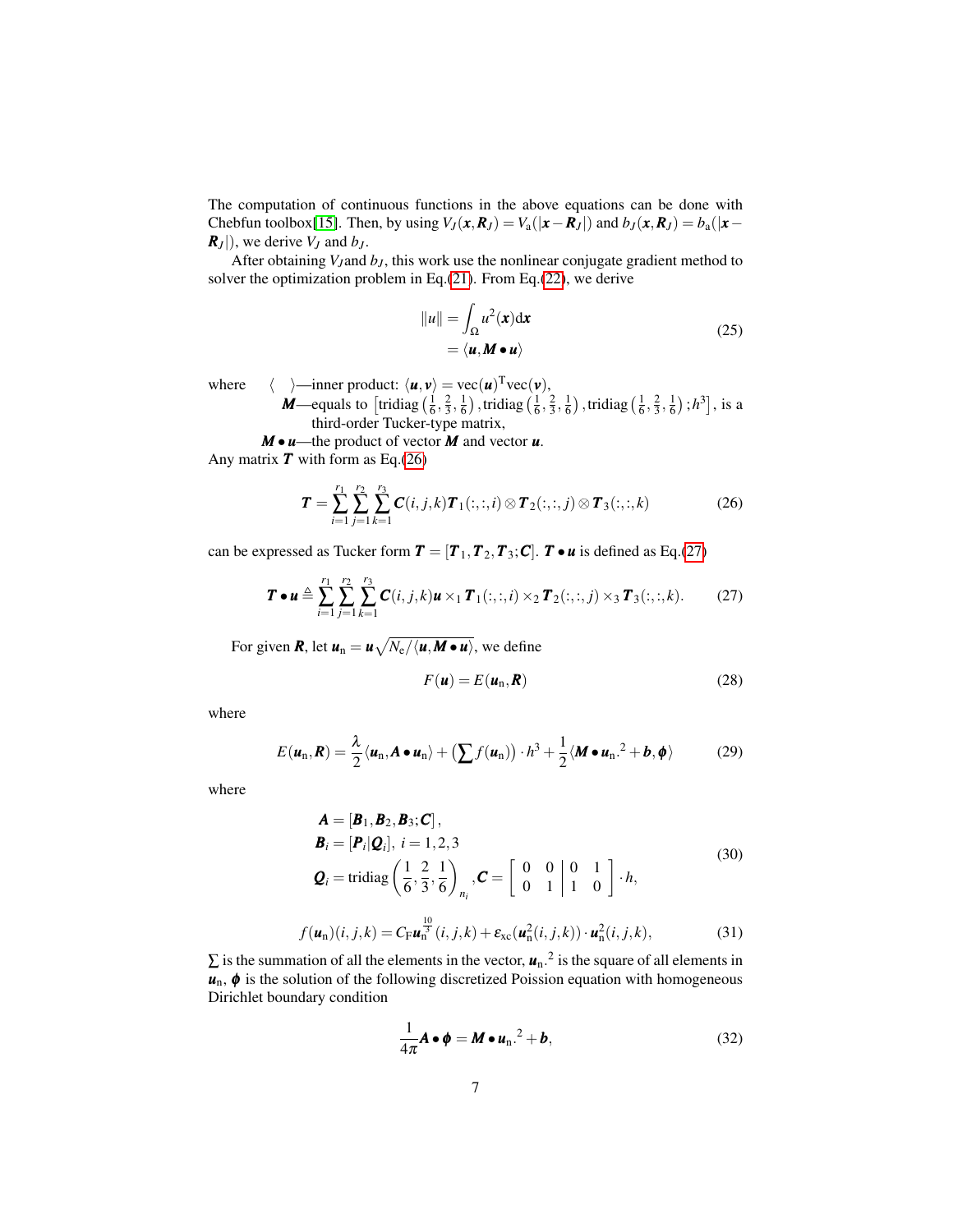<span id="page-7-4"></span>where

$$
\mathbf{b}(i, j, k) = \int_{\Omega} b(\mathbf{x}, \mathbf{R}) N_i(x_1) N_j(x_2) N_k(x_3) \, \mathrm{d}\mathbf{x},
$$
\n
$$
= \left(\frac{h}{2}\right)^3 (b((i-0.5)h, (j-0.5)h, (k-0.5)h; \mathbf{R}) + b((i+0.5)h, (j-0.5)h, (k-0.5)h; \mathbf{R}) +
$$
\n
$$
b((i-0.5)h, (j+0.5)h, (k-0.5)h; \mathbf{R}) + b((i-0.5)h, (j-0.5)h, (k+0.5)h; \mathbf{R}) +
$$
\n
$$
b((i+0.5)h, (j+0.5)h, (k-0.5)h; \mathbf{R}) + b((i+0.5)h, (j-0.5)h, (k+0.5)h; \mathbf{R}) +
$$
\n
$$
b((i-0.5)h, (j+0.5)h, (k+0.5)h; \mathbf{R}) + b((i+0.5)h, (j+0.5)h, (k+0.5)h); \mathbf{R}),
$$
\n(33)

 $P_i$  is a finite difference discretization of the negative Laplace operator. According to [\[12\]](#page-21-1), the *n*th order finite difference discretization of  $-\nabla^2 \phi$  is

$$
-\nabla^2 \phi\Big|^{(i,j,k)} \approx \sum_{p=0}^n w_p (\phi^{(i+p,j,k)} + \phi^{(i-p,j,k)} + \phi^{(i,j+p,k)} + \phi^{(i,j-p,k)} + \phi^{(i,j,k+p)} + \phi^{(i,j,k-p)})
$$
\n(34)

where  $\phi^{(i,j,k)}$ —the value of  $\phi$  at  $(i, j, k)$ ,  $w_p$  is determined by Eq.[\(35\)](#page-7-0).

<span id="page-7-0"></span>
$$
w_0 = \frac{1}{h^2} \sum_{q=1}^n \frac{1}{q^2},
$$
  
\n
$$
w_p = \frac{2(-1)^p}{h^2 p^2} \frac{(n!)^2}{(n-p)!(n+p)!}, \quad p = 1, 2, ..., n.
$$
 (35)

Let  $t = M \cdot u_n + b$ , then Eq.[\(32\)](#page-6-2) can be rewritten as Eq.[\(36\)](#page-7-1),

$$
\frac{1}{4\pi}(\boldsymbol{P}_1 \otimes \boldsymbol{Q}_2 \otimes \boldsymbol{Q}_3 + \boldsymbol{Q}_1 \otimes \boldsymbol{P}_2 \otimes \boldsymbol{Q}_3 + \boldsymbol{Q}_1 \otimes \boldsymbol{Q}_2 \otimes \boldsymbol{P}_3)\boldsymbol{\phi} = t. \tag{36}
$$

After determining  $P_i$  ( $i = 1, 2, 3$ ) with Eq.[\(35\)](#page-7-0), for each *i*, we proceed generalized singular value decomposition as Eq.[\(37\)](#page-7-2),

<span id="page-7-5"></span><span id="page-7-3"></span><span id="page-7-2"></span><span id="page-7-1"></span>
$$
\boldsymbol{P}_i \boldsymbol{V}_i = \boldsymbol{Q}_i \boldsymbol{V}_i \boldsymbol{\Lambda}_i, \tag{37}
$$

Eq.[\(38\)](#page-7-3) is derived from [\(37\)](#page-7-2)

$$
\mathbf{Q}_i = (\mathbf{V}_i^{-1})^{\mathrm{T}} \mathbf{V}_i^{-1}, \ \mathbf{P}_i = (\mathbf{V}_i^{-1})^{\mathrm{T}} \mathbf{\Lambda} \mathbf{V}_i^{-1}, \tag{38}
$$

substitute Eq.[\(38\)](#page-7-3) into Eq.[\(36\)](#page-7-1), we get

$$
\boldsymbol{\phi} = ((\boldsymbol{\lambda}_1 \otimes \mathbf{1}_2^T \otimes \mathcal{T}(\mathbf{1}_3,3) + \mathbf{1}_1 \otimes \boldsymbol{\lambda}_2^T \otimes \mathcal{T}(\mathbf{1}_3,3) + \mathbf{1}_1 \otimes \mathbf{1}_2^T \otimes \mathcal{T}(\mathbf{\lambda}_3,3))^{-1}
$$
  

$$
(4\pi \mathbf{t} \times_1 \mathbf{V}_1^T \times_2 \mathbf{V}_2^T \times_3 \mathbf{V}_3^T)) \times_1 \mathbf{V}_1 \times_2 \mathbf{V}_2 \times_3 \mathbf{V}_3.
$$
 (39)

where

 $()$ <sup>-1</sup>—compute reciprocal pointwisely,

 $\boldsymbol{\lambda}_i$ —a column vector composed of the diagonal elements of  $\boldsymbol{\Lambda}_i$ ,

 $\mathscr{T}(\lambda_3,3)$ —rotate column vector  $\lambda_3$  to the third dimension.

Now, the new solver of the Poisson equation has been completed.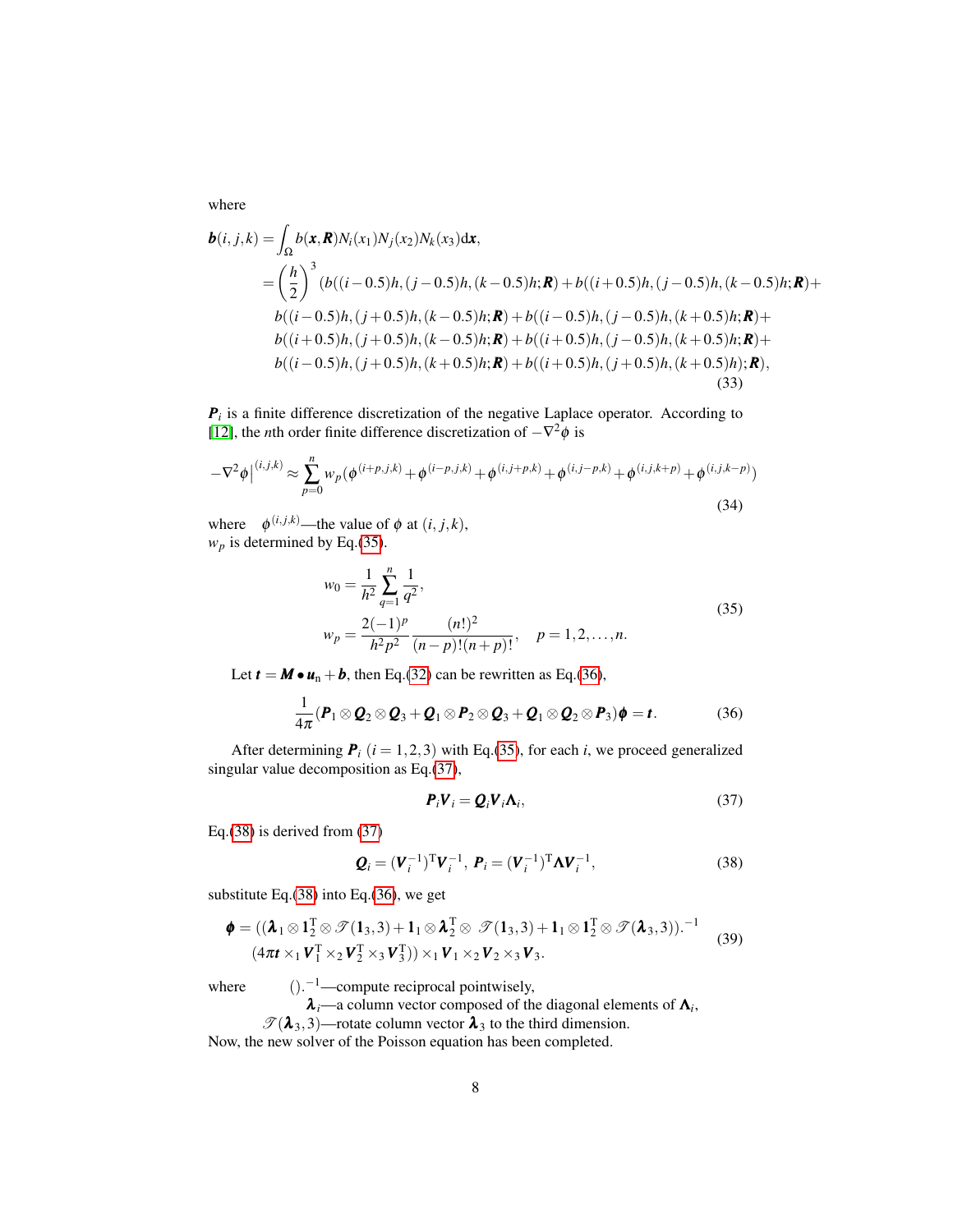From Eqs.[\(28\)](#page-6-3) to [\(33\)](#page-7-4), we derive

$$
\nabla F(\boldsymbol{u}) = \sqrt{\frac{N_{\rm e}}{\langle \boldsymbol{u}, \boldsymbol{M} \bullet \boldsymbol{u} \rangle}} \left( \nabla E(\boldsymbol{u}_{\rm n}, \boldsymbol{R}) - \frac{\boldsymbol{u}_{\rm n}^{\rm T} \nabla E(\boldsymbol{u}_{\rm n}, \boldsymbol{R})}{N_{\rm e}} \boldsymbol{M} \bullet \boldsymbol{u}_{\rm n} \right)
$$
(40)

<span id="page-8-1"></span>where

$$
\nabla E(\boldsymbol{u}_n, \boldsymbol{R}) = \lambda \boldsymbol{A} \bullet \boldsymbol{u}_n + \boldsymbol{M} \bullet f'(\boldsymbol{u}_n) + 2 \boldsymbol{M} \bullet (\boldsymbol{u}_n \cdot \boldsymbol{\phi}), \tag{41}
$$

where  $f'(\mathbf{u}_n) - f'(\mathbf{u}_n)(i, j, k) = C_F \cdot \frac{10}{3} \mathbf{u}_n^{\frac{7}{3}}(i, j, k) + \varepsilon_{\text{xc}}'(\mathbf{u}_n^2(i, j, k)) \cdot 2 \mathbf{u}_n^3(i, j, k) +$  $\varepsilon_{\text{xc}}(\boldsymbol{u}_{\text{n}}^2(i,j,k)) \cdot 2\boldsymbol{u}_{\text{n}}(i,j,k),$ 

$$
u_n \cdot \phi
$$
—the Hadamard product of  $u_n$  and  $\phi$ .

After obtaining  $F(\mathbf{u})$  and  $\nabla F(\mathbf{u})$ , now we propose the nonlinear conjugate gradient algorithm u−SG for solving *u* on a single grid, as shown in Algorithm [1](#page-8-0) (\*denotes user-defined values). LineSearch in the [9t](#page-8-0)h row of the algorithm is a line search

Algorithm 1 The nonlinear conjugate gradient algorithm u−SG for solving *u* on a single grid.

- <span id="page-8-0"></span>Input: The parameter sets of the kinetic functional, exchange-correlation functional and the pseudopotential  $\mathcal{P}$ , ion system configuration  $\mathcal{C}$ , the computational domain  $Ω$ , the mesh size *h*, the initial guess of *u* (denoted as *u*<sub>0</sub>).
- **Output:**  $[\mathbf{u}, f, \mathbf{g}, \mathbf{\phi}, flag]$   $\triangleright flag$  is the marker of convergence, 0 denotes non-convergence, 1 denotes convergence.
- 1: Compute **A** and **M** by  $\Omega$  and *h*;
- 2: Substitute  $\mathscr P$  and  $\mathscr C$  into Eqs.[\(23\)](#page-5-2), [\(24\)](#page-5-4), [\(8\)](#page-3-2) and [\(33\)](#page-7-4) to compute the nuclear charge distribution vector *b*;
- 3:  $[f_0, g_0, \phi_0] = \mathsf{FgF}(u_0, b, \mathcal{P}, h);$  <br>  $\triangleright$  Invoke Algorithm [5](#page-12-0) 4:  $d_0 = -g_0;$ <br>5:  $i_{\text{max}} = 100;$  $\triangleright$  The initial search direction  $\triangleright$  \*Maximum number of iteration 6:  $\varepsilon = 1 \times 10^{-4}$ ;  $\triangleright$  \*The tolerance of the relative error 7:  $flag == 0;$ 8: **for**  $k = 0$  :  $i_{\text{max}} - 1$  **do**  $[\mathbf{u}_{k+1}, f_{k+1}, \mathbf{g}_{k+1}, \mathbf{\phi}_{k+1}] =$  LineSearch $(\mathbf{u}_k, \mathbf{d}_k, f_k, \mathbf{g}_k, \mathbf{b}, \mathbf{A}, \mathbf{M}, \mathscr{P}, h);$  .  $\triangleright$  Line search, invoke Algorithm [2](#page-9-0) 10:  $\epsilon_{\rm n} = \frac{|f_{k+1} - f_k|}{N}$  $\frac{1}{N_a}$ ;  $\triangleright$  The relative error, where  $N_a$  denotes the number of atoms 11: if  $\varepsilon_n < \varepsilon$  then 12:  $u = u_{k+1};$ 13:  $f = f_{k+1};$ 14:  $g = g_{k+1}$ ; 15:  $\phi = \phi_{k+1}$ ; 16:  $flag = 1;$ 17: break 18: end if 19:  $\beta_{k+1} = \frac{\langle \mathbf{g}_{k+1}, \mathbf{g}_{k+1} \rangle - \langle \mathbf{g}_{k+1}, \mathbf{g}_k \rangle}{\langle \mathbf{g}_{k+1}, \mathbf{g}_{k+1} \rangle}$  $\langle \boldsymbol{g}_k, \boldsymbol{g}_k \rangle$ ; . Polak-Ribiere-Polyak rule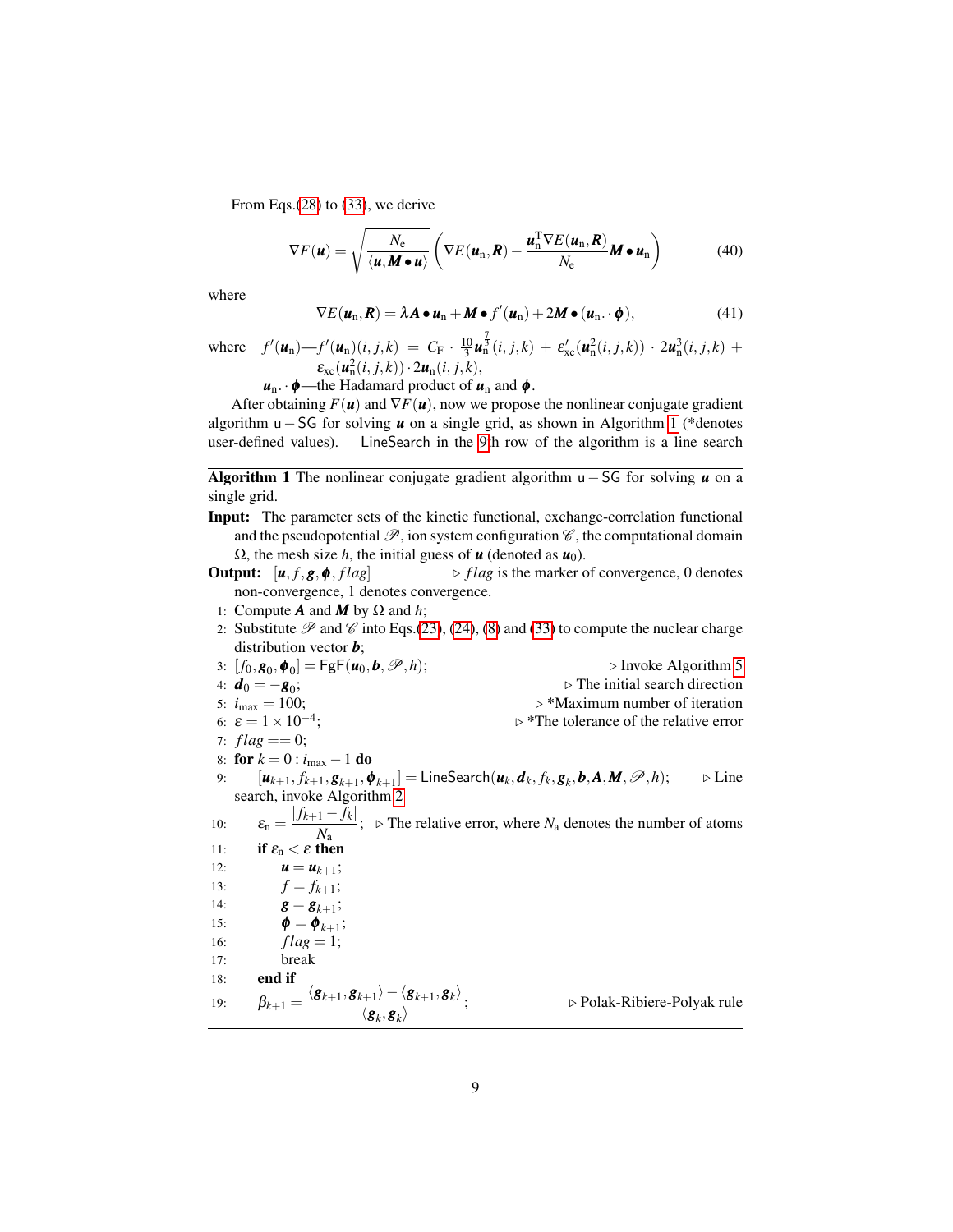| 20: | $d_{k+1} = -g_{k+1} + \beta_k d_k;$              | $\triangleright$ The updated search direction |
|-----|--------------------------------------------------|-----------------------------------------------|
| 21: | $u_k = u_{k+1};$                                 |                                               |
| 22: | $f_k = f_{k+1};$                                 |                                               |
| 23: | $\boldsymbol{g}_k = \boldsymbol{g}_{k+1};$       |                                               |
| 24: | $d_k = d_{k+1};$                                 |                                               |
| 25: | $\boldsymbol{\phi}_k = \boldsymbol{\phi}_{k+1}.$ |                                               |
|     | $26:$ end for                                    |                                               |

function for solving the optimization problem in Eq.[\(42\)](#page-9-1), and simultaneously provide the values of  $\mathbf{u}_{k+1}$ ,  $f_{k+1}$ ,  $\mathbf{g}_{k+1}$  and  $\mathbf{\phi}_{k+1}$  when  $\alpha = \alpha^*$ .

<span id="page-9-1"></span>
$$
\alpha^* = \arg\min_{\alpha \ge 0} (F(\mathbf{u}_k + \alpha \mathbf{d}_k)).
$$
\n(42)

Methods in current literature all used exact line search, and did not provide detailed steps. Exact line search is not only computationally expensive, but also unnecessary, since the algorithm is to solve the minimum value of  $F(\mathbf{u})$  in the admissible set, we only need to compute an iteration point where  $F(\mathbf{u})$  has a sufficiently large value of decreasing at current search direction. By using the Wolfe rule (an inexact line search rule) and an improved bisection method, this work proposes an inexact line search function LineSearch of which detailed steps are shown in Algorithm [2.](#page-9-0) where function der (see

<span id="page-9-0"></span>Algorithm 2 The linear search function LineSearch Input:  $u_k, d_k, f_k, g_k, b, A, M, P, h$ Output:  $[u_{k+1}, f_{k+1}, g_{k+1}, \phi_{k+1}]$  $\triangleright$  Explore the interval  $[\alpha_-, \alpha_+]$  in which  $\alpha_*$  lies 1:  $p_k = \langle \boldsymbol{g}_k, \boldsymbol{d}_k \rangle;$ 2:  $\alpha_{-}=0;$ 3:  $\alpha_+ = 1$ ;  $\triangleright^*$ The initial step length 4:  $p_{-} = p_{k}$ ; 5: if  $p_$  > 0 then  $\triangleright \alpha^* = 0$ 6:  $u_{k+1} = u_k;$ 7:  $f_{k+1} = f_k;$ 8:  $g_{k+1} = g_k;$ 9:  $\bm{\phi}_k = \bm{\phi}_{k+1};$ 10: return 11: end if 12:  $[p_+, u_{k+1}, f_{k+1}, g_{k+1}, \phi_{k+1}] = \text{der}(\boldsymbol{u}_k, \alpha_+, \boldsymbol{d}_k, \boldsymbol{b}, \boldsymbol{A}, \boldsymbol{M}, \mathscr{P}, h); \triangleright \text{ Invoke Algorithm 3}$  $[p_+, u_{k+1}, f_{k+1}, g_{k+1}, \phi_{k+1}] = \text{der}(\boldsymbol{u}_k, \alpha_+, \boldsymbol{d}_k, \boldsymbol{b}, \boldsymbol{A}, \boldsymbol{M}, \mathscr{P}, h); \triangleright \text{ Invoke Algorithm 3}$  $[p_+, u_{k+1}, f_{k+1}, g_{k+1}, \phi_{k+1}] = \text{der}(\boldsymbol{u}_k, \alpha_+, \boldsymbol{d}_k, \boldsymbol{b}, \boldsymbol{A}, \boldsymbol{M}, \mathscr{P}, h); \triangleright \text{ Invoke Algorithm 3}$ 13: **if** WolfeCheck $(\alpha_+, \boldsymbol{d}_k, f_{k+1}, \boldsymbol{g}_{k+1}, f_k, p_k)$  then 14: return 15: end if 16:  $f_0 = f_{k+1}$ ; 17:  $j_{\text{max}} = 30$ ;  $\triangleright$  \*Maximum number of exploration 18:  $flag = 0$ ;  $\triangleright$  The marker of exploration result 19: **for**  $j = 1 : j_{\text{max}}$  **do**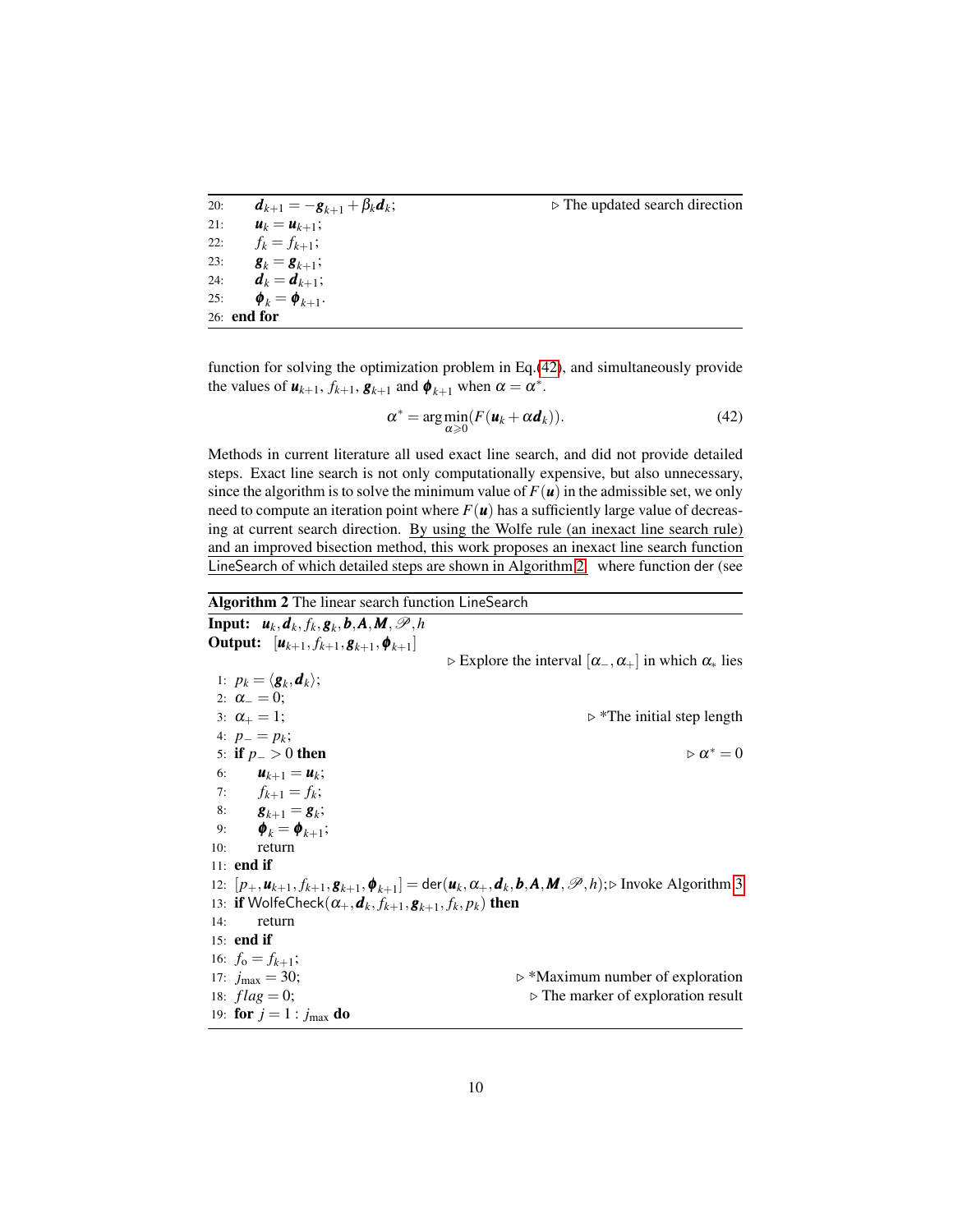20: **if**  $p_+ > 0$  then<br>21:  $flag = 1$ ; 21:  $flag = 1$ ;  $\triangleright$  Exploration succeeded. 22: break 23: else 24:  $\alpha_{-} = \alpha_{+}$ ;  $\triangleright$  Regarding the end point of the previous interval as the new starting point. 25:  $\alpha_+ = 2\alpha_+$ ;  $\qquad \qquad \triangleright$  Double the exploration step. 26:  $p_-=p_+;$ 27:  $[p_+, \mathbf{u}_{k+1}, f_{k+1}, \mathbf{g}_{k+1}, \mathbf{\phi}_{k+1}] = \text{der}(\mathbf{u}_k, \alpha_+, \mathbf{d}_k, \mathbf{b}, \mathbf{A}, \mathbf{M}, \mathcal{P}, h);$ 28: **if** WolfeCheck $(\alpha_+, \boldsymbol{d}_k, f_{k+1}, \boldsymbol{g}_{k+1}, f_k, p_k)$  or  $f_o < f_{k+1}$  then 29: return 30: end if 31:  $f_0 = f_{k+1};$ 32: end if 33: end for  $\triangleright$  Searching  $\alpha_*$  in interval  $[\alpha_-, \alpha_+]$ 34:  $l = \alpha_{+} - \alpha_{-}$ ; 35:  $\varepsilon = 1 \times 10^{-4}$ ;  $\triangleright$  \*The tolerance of the relative error. 36: if  $flag == 1$  then 37:  $i_{\text{max}} = 30$ ;  $\triangleright$  \*The maximum number of searching in the interval. 38: **for**  $j = 1 : i_{max}$  **do** 39: **if**  $\frac{\alpha_+ - \alpha_-}{l} < \varepsilon$  then 40: break 41: end if 42:  $x = \frac{\alpha_+ - \alpha_-}{2};$ 43:  $[p_x, u_{k+1}, f_{k+1}, g_{k+1}, \phi_{k+1}] = \text{der}(\mathbf{u}_k, x, \mathbf{d}_k, \mathbf{b}, \mathbf{A}, \mathbf{M}, \mathcal{P}, h);$ 44: **if** WolfeCheck $(x, \boldsymbol{d}_k, f_{k+1}, \boldsymbol{g}_{k+1}, f_k, p_k)$  then 45: return 46: end if 47: **if**  $p_x > 0$  then 48:  $x_0 = \alpha_- - \frac{(\alpha_- - x)p_-}{p_- - p_x}$ *p*<sup>−−*x*</sup>)*p*<sup>−</sup>; 49:  $[p_{x_0}, \mathbf{u}_{k+1}, f_{k+1}, \mathbf{g}_{k+1}, \mathbf{\phi}_{k+1}] = \text{der}(\mathbf{u}_k, x_0, \mathbf{d}_k, \mathbf{b}, \mathbf{A}, \mathbf{M}, \mathcal{P}, h);$ 50: **if** WolfeCheck $(x_0, \boldsymbol{d}_k, f_{k+1}, \boldsymbol{g}_{k+1}, f_k, p_k)$  then 51: return 52: end if 53: **if**  $p_{x_0} > 0$  then 54:  $\alpha_+ = x_0;$ 55:  $p_+ = p_{x_0};$ 56: else 57:  $\alpha_{-} = x_0;$ 58:  $\alpha_{+} = x;$ 59:  $p_{-} = p_{x_0};$ 60:  $p_+ = p_x;$ 61: end if 62: else 63:  $x_0 = \alpha_+ - \frac{(\alpha_+ - x)p_+}{p_+ - p_r}$  $\frac{p_+ - x}{p_+ - p_x};$ 64:  $[p_{x_0}, \mathbf{u}_{k+1}, f_{k+1}, \mathbf{g}_{k+1}, \mathbf{\phi}_{k+1}] = \text{der}(\mathbf{u}_k, x_0, \mathbf{d}_k, \mathbf{b}, \mathbf{A}, \mathbf{M}, \mathcal{P}, h);$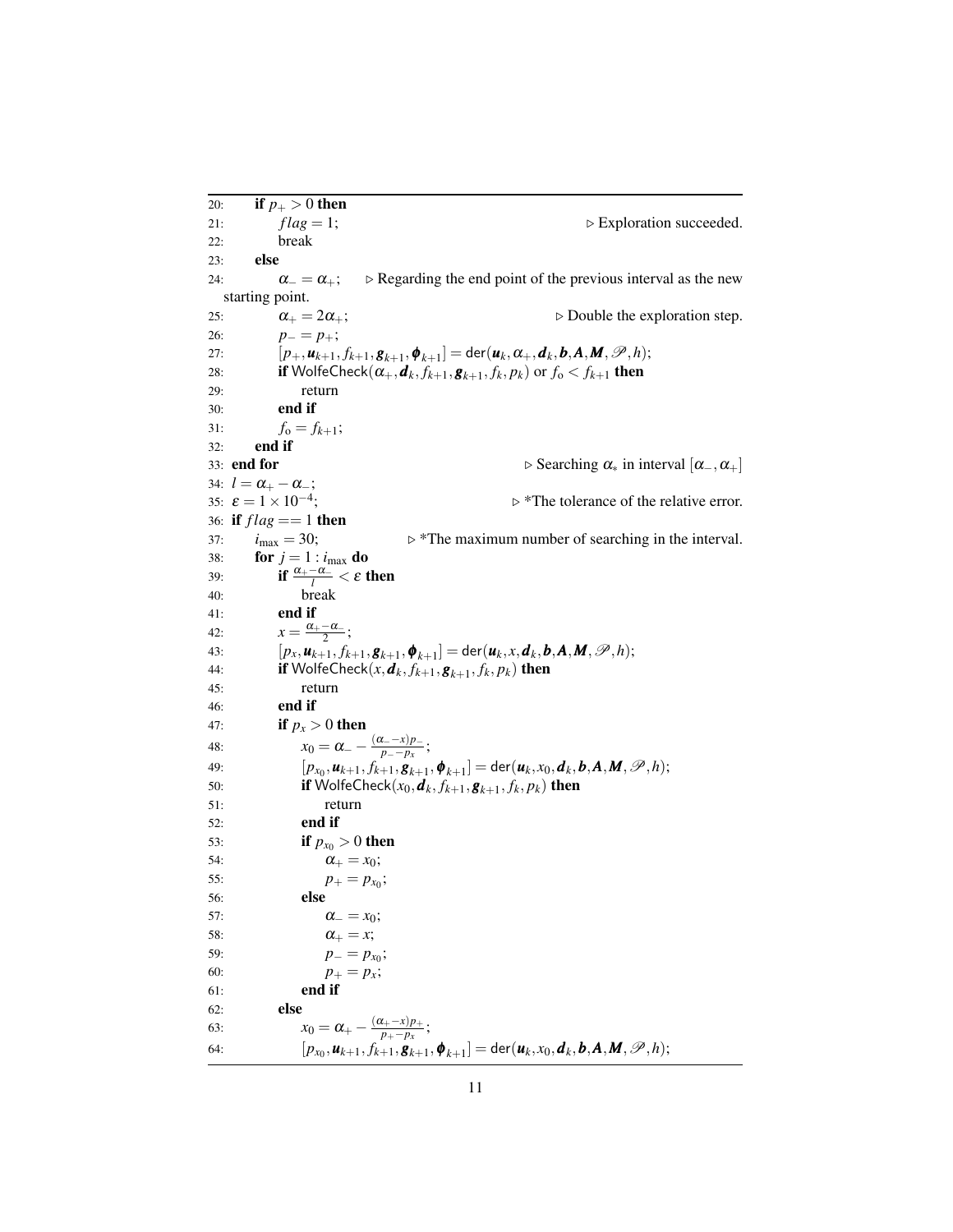```
65: if WolfeCheck(x_0, \boldsymbol{d}_k, f_{k+1}, \boldsymbol{g}_{k+1}, f_k, p_k) then
66: return
67: end if
68: if p_{x_0} > 0 then
69: \alpha_{-} = x;70: \alpha_+ = x_0;71: p_{-} = p_{x};
72: p_+ = p_{x_0};73: else
74: \alpha_{-} = x_0;75: p_{-} = p_{x_0};76: end if
77: end if
78: end for
79: \alpha_* = \frac{\alpha_{-} + \alpha_{+}}{2};80: [p_\alpha, \mathbf{u}_{k+1}, f_{k+1}, \mathbf{g}_{k+1}, \mathbf{\phi}_{k+1}] = \text{der}(\mathbf{u}_k, \alpha, \mathbf{d}_k, \mathbf{b}, \mathbf{A}, \mathbf{M}, \mathcal{P}, h);81: end if
```
Algorithm [3\)](#page-11-0) is for computing the derivative  $F(\mathbf{u}_k + \alpha \mathbf{d}_k)$ at  $\alpha$ , and simultaneously provide the values of  $u_{k+1}$ ,  $f_{k+1}$ ,  $g_{k+1}$  and  $\phi_{k+1}$ . Function WolfeCheck (see Algorithm [4\)](#page-11-1) is for checking whether  $\alpha$  satisfies the Wolfe rule. Each iteration of  $\boldsymbol{u}$  in Algorithm [3](#page-11-0) need to compute  $F(\mathbf{u})$  and  $\nabla F(\mathbf{u})$  once, thus, in order to reduce the number of times of computing the Poisson equation from two to one, the computation of the two values can be integrated into one function, as shown in Algorithm [5.](#page-12-0)

<span id="page-11-0"></span>

| <b>Algorithm 3 Function der</b>                                                                                      |                                                       |
|----------------------------------------------------------------------------------------------------------------------|-------------------------------------------------------|
| Input: $u_k$ , $\alpha$ , $d_k$ , $b$ , $A$ , $M$ , $\mathscr{P}$ , $h$                                              |                                                       |
| <b>Output:</b> $[p_{k+1}, u_{k+1}, f_{k+1}, g_{k+1}, \phi_{k+1}]$                                                    |                                                       |
| 1: $u_{k+1} = u_k + \alpha d_k$                                                                                      |                                                       |
| 2: $[f_{k+1}, g_{k+1}, \phi_{k+1}] = \mathsf{FgF}(\mathbf{u}_k, \mathbf{b}, \mathbf{A}, \mathbf{M}, \mathcal{P}, h)$ | $\triangleright$ Invoke Algorithm 5                   |
| 3: $p_{k+1} = \langle \boldsymbol{g}_{k+1}, \boldsymbol{d}_k \rangle$ .                                              | $\triangleright \frac{\mathrm{d}F}{\mathrm{d}\alpha}$ |

|  |  | <b>Algorithm 4 Function WolfeCheck</b> |
|--|--|----------------------------------------|
|--|--|----------------------------------------|

<span id="page-11-1"></span>Input:  $\alpha, \boldsymbol{d}_k, f_{k+1}, \boldsymbol{g}_{k+1}, f_k, p_k$ Output: Logical value *a* 1:  $c_1 = 0.01$ ;<br>
2:  $c_2 = 0.1$ ;<br>
b \*A parameter, with  $0 < c_1 < c_2 < \frac{1}{2}$ 2:  $c_2 = 0.1$ ;  $\triangleright^* A$  parameter, with  $0 < c_1 < c_2 < \frac{1}{2}$ 3:  $p_{k+1} = \langle \boldsymbol{g}_{k+1}, \boldsymbol{d}_k \rangle;$ 4:  $a = (f_{k+1} \leq f_k + c_1 \alpha p_k)$  and  $(|p_{k+1}| \leq c_2 |p_k|)$ .

Lastly, we need to compute  $E_c(\mathbf{R})$ . According to Eq.[\(17\)](#page-4-7), let  $\mathbf{t} = \tilde{\mathbf{b}} - \mathbf{b}$ , then from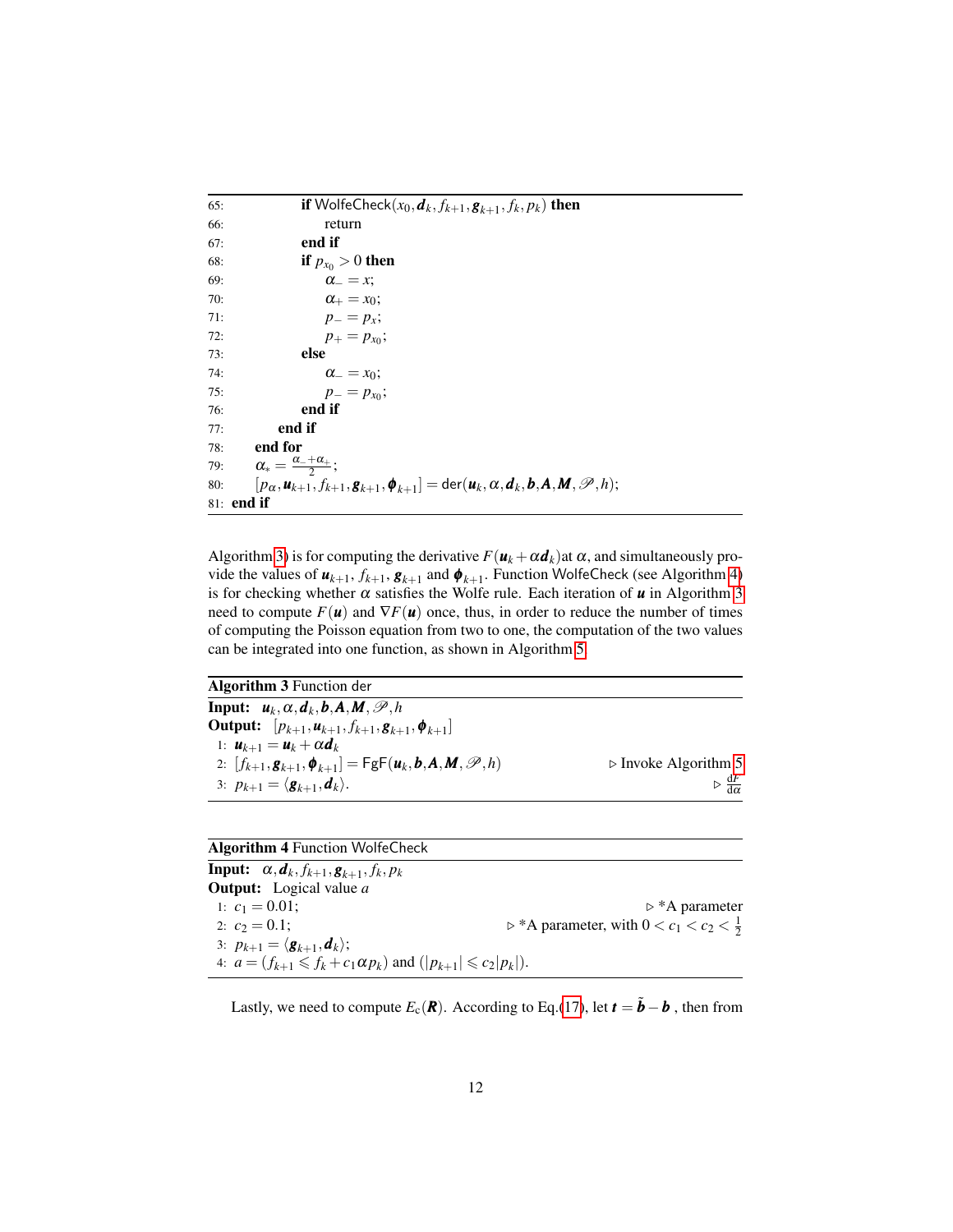Algorithm 5 Function FgF

<span id="page-12-0"></span> $\overline{\text{Input:} \quad u, b, A, M, \mathscr{P}, h}$ Output:  $[f, g, \phi]$ 1:  $u_n = u \sqrt{\frac{N_e}{nM}}$  $\frac{he}{\langle u, M \bullet u \rangle};$ 2:  $t = M \cdot u_n + b$ ; 3: Substitute *t* into Eq.[\(39\)](#page-7-5) to compute  $\phi$ ; 4: Substitute **A**,  $\phi$  and  $\mathcal{P}$  into Eq.[\(29\)](#page-6-4) to compute  $f = F(u)$ ; 5: Substitute *A*,  $\phi$  and  $\mathcal{P}$  into Eq.[\(41\)](#page-8-1) to compute  $g = \nabla F(u)$ .

Eq.[\(39\)](#page-7-5) we derive  $\phi_c$ , and by substituting into Eq.[\(16\)](#page-4-4), we derive

<span id="page-12-2"></span>
$$
E_{\rm c}(\boldsymbol{R}) = \frac{1}{2} \left( \langle \tilde{\boldsymbol{b}} + \boldsymbol{b}, \boldsymbol{\phi}_{\rm c} \rangle + \sum_{J=1}^{M} \langle \boldsymbol{b}_{J}, \boldsymbol{\phi}_{J} \rangle - \sum_{J=1}^{M} \langle \tilde{\boldsymbol{b}}_{J}, \tilde{\boldsymbol{\phi}}_{J} \rangle \right). \tag{43}
$$

Finally, the total energy is derived as

$$
E(\boldsymbol{u}_n, \boldsymbol{R}) = \frac{\lambda}{2} \langle \boldsymbol{u}_n, \boldsymbol{A} \bullet \boldsymbol{u}_n \rangle + \left( \sum f(\boldsymbol{u}_n) \right) \cdot h^3 + \frac{1}{2} (\langle \boldsymbol{M} \bullet \boldsymbol{u}_n \cdot h^2 + \boldsymbol{b}, \boldsymbol{\phi} \rangle) - \frac{1}{2} \sum_{J=1}^M \langle \boldsymbol{b}_J, \boldsymbol{\phi}_J \rangle + E_c(\boldsymbol{R}).
$$
\n(44)

# 4. The multi-grid solver

The number of iterations needed for convergence in the single-grid algorithm rapidly increases with the number of elements. Meanwhile, for the nonlinear conjugate gradient method, finding a proper preconditioner is very difficult. To improve the computational efficiencies, following the idea of [\[16\]](#page-21-5) and the proposed single-grid algorithm, this section proposes a multi-grid algorithm u−MG for solving *u* (the number of levels is set as three in this work), as shown in Algorithm [6.](#page-12-1) where  $I_H^h$  denotes the prolonga-

Algorithm 6 The multi-grid algorithm u−MG for solving *u*.

<span id="page-12-1"></span>**Input:**  $\mathcal{P}, \mathcal{C}, \Omega$ , the mesh size of level 0  $h_{[0]}$ , the initial guess of **u** at level 2 (denotes  $u_{[2],0}$ ), the vector of ion charge distribution at level 0  $b_{[0]}$ 

**Output:**  $[\bm{u}_{[0]}, f_{[0]}, \bm{g}_{[0]}, \bm{\phi}_{[0]}]$ 

 $\triangleright$  For a single-atom system, computing the initial guess of **u** at level 0 by interpolation level-by-level; for a multi-atom system, the following steps can be replaced by the superposition of single-atom electron density.

1: 
$$
h_{[2]} = 4h_{[0]}
$$
;  
\n2:  $h_{[1]} = 2h_{[0]}$ ;  
\n3:  $[u_{[2]}, f_{[2]}, g_{[2]}, \phi_{[2]}, flag] = u - SG(\mathcal{P}, \mathcal{C}, \Omega, h_{[2]}, u_{[2],0})$ ;  $\triangleright$  Invoke Algorithm 1  
\n4:  $u_{[1],0} = I_{h_{[2]}}^{h_{[1]}} u_{[2]}$ ;  
\n5:  $[u_{[1]}, f_{[1]}, g_{[1]}, \phi_{[1]}, flag] = u - SG(\mathcal{P}, \mathcal{C}, \Omega, h_{[1]}, u_{[1],0})$ ;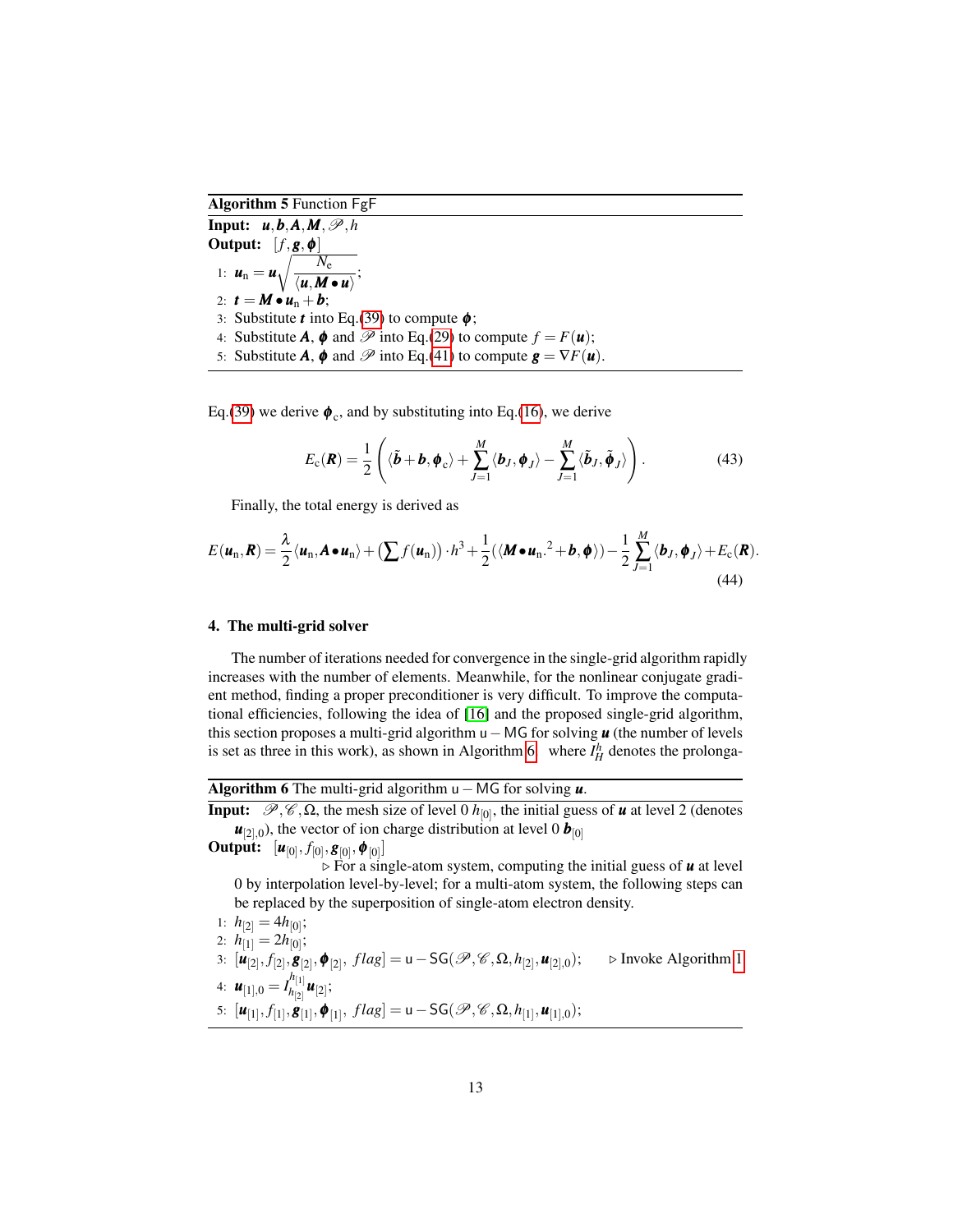6:  $\boldsymbol{u}_{[0],0} = I_{h_{[1]}}^{h_{[0]}}$  $\frac{u_{[0]}}{h_{[1]}}$ **u**<sub>[1]</sub>;  $\triangleright$  Begin multi-grid iteration 7:  $\bm{b}_{[1]} = I_{h_{[0]}}^{h_{[1]}}$  $\bm{b}_{[0]}$   $\bm{b}_{[0]}$ ; 8:  $\bm{b}_{[2]} = I_{h_{[1]}}^{h_{[2]}}$  $\bm{b}_{[1]}^{\text{tr,2}}$   $\bm{b}_{[1]}^{\text{tr,3}}$ 9: Compute *A*[0] ,*M*[0] ,*A*[1] ,*M*[1]  $\triangleright$  Preparing for the line search at rows [40](#page-12-1) and [42.](#page-12-1) 10:  $i_{\text{max}} = 20$ ;  $\triangleright$  \*The maximum iteration number. 11:  $j_{\text{max}} = [5 \ 5 \ 5];$   $\triangleright^*$ The maximum iteration number of each level. 12:  $flag = 0$ ; The marker of convergence of level 0, 0 denotes convergence failure, 1 denotes convergence. 13: **for**  $i = 1$  :  $i_{\text{max}}$  **do** 14: **for**  $l = 0$ : 2 **do** . **For each level**  $\triangleright$  For each level 15: switch *l* 16: **case** ( 17: Let  $\tilde{F}_{[l]}(\mathbf{u}) = F_{[l]}(\mathbf{u}); \tilde{F}_{[l]}(\mathbf{u})$ denotes the actual objective function at level *l*,  $F_{\left[ l \right]} ({\boldsymbol u})$  denotes  $F({\boldsymbol u})$  at level *l* 18: Substitute  $F(\mathbf{u})$  in Algorithm [5](#page-12-0) with  $\tilde{F}_{[l]}(\mathbf{u})$ ; substitute row [2](#page-8-0) in Al-gorithm [1](#page-8-0) with  $\bm{b}_{[l]}$ , assign  $j_{\text{max}}(l)$  at row [5,](#page-8-0) take  $\bm{u}_{[l],0}$  as the initial guess, proceed Algorithm [1](#page-8-0) and obtain  $[\boldsymbol{u}_{[l]}, f_{[l]}, \boldsymbol{g}_{[l]}, \boldsymbol{\phi}_{[l]}, flag];$ 19: **if**  $flag == 1$  then 20: break 21: end if 22: case 1 23:  $\bm{u}_{[1],0} = I_{h_{[0]}}^{h_{[1]}}$  $\frac{u_{[1]}}{h_{[0]}}$ **u**<sub>[0]</sub>; 24:  $g_{[1]} = \nabla F_{[1]}(\boldsymbol{u}_{[1],0});$ 25:  $v_1 = g_{[1]} - I_{h_{[0]}}^{h_{[1]}}$  $\frac{r_{[1]}}{h_{[0]}}$ **g** $_{[0]};$ 26: Let  $\tilde{F}_{[l]}(\boldsymbol{u}) = F_{[l]}(\boldsymbol{u}) - \langle \boldsymbol{v}_1, \boldsymbol{u} \rangle;$ 27: Substitute  $F(\mathbf{u})$  in Algorithm [5](#page-12-0) with  $\tilde{F}_{[l]}(\mathbf{u})$ ; substitute row [2](#page-8-0) in Al-gorithm [1](#page-8-0) with  $\bm{b}_{[l]}$ , take  $\bm{u}_{[l],0}$  as the initial guess, proceed Algorithm [1,](#page-8-0) skip the judgment of the iteration error, iterate  $j_{\text{max}}(l)$  time and obtain  $[\boldsymbol{u}_{[l]}, f_{[l]}, \boldsymbol{g}_{[l]}, \boldsymbol{\phi}_{[l]}, flag];$ 28: case 2 29:  $\bm{u}_{[2],0} = I_{h_{[1]}}^{h_{[2]}}$  $\bm{u}_{[1]}^{\left[2\right]}\bm{u}_{[1]};$ 30: **g**<sub>[2]</sub> =  $\nabla F_{[2]}(\boldsymbol{u}_{[2],0}) - \langle 8I_{h_{[1]}}^{h_{[2]}}\rangle$ *h*<sub>[1]</sub> **v**<sub>1</sub>, **u**<sub>[2],0</sub>};⊳ Multiplying *I*<sup>h</sup><sub>[1]</sub></sup>  $h_{[1]}^{\prime\prime[2]}$  with  $8=2^3$ is to preserve the inner product. 31:  $v_2 = g_{[2]} - I_{h_{[1]}}^{h_{[2]}}$  $\hat{\bm{g}}_{[1]}^{[2]}\bm{g}_{[1]};$ 32: Let  $\tilde{F}_{[l]}(\mathbf{u}) = F_{[l]}(\mathbf{u}) - \langle 8I_{h_{l1l}}^{h_{[2]}}\rangle$  $\langle h_{[1]}^{\prime\prime [2]} v_1,u\rangle - \langle v_2,u\rangle;$ 

33: Substitute  $F(\mathbf{u})$  in Algorithm [5](#page-12-0) with  $\tilde{F}_{[l]}(\mathbf{u})$ ; substitute row [2](#page-8-0) in Al-gorithm [1](#page-8-0) with  $\bm{b}_{[l]}$ , take  $\bm{u}_{[l],0}$  as the initial guess, proceed Algorithm [1,](#page-8-0) skip the judgment of iteration number, iterate  $j_{\max}(l)$  times and obtain  $[\bm{u}_{[l]}, f_{[l]}, \bm{g}_{[l]}, \bm{\phi}_{[l]}, flag];$ 

34: end switch

35: end for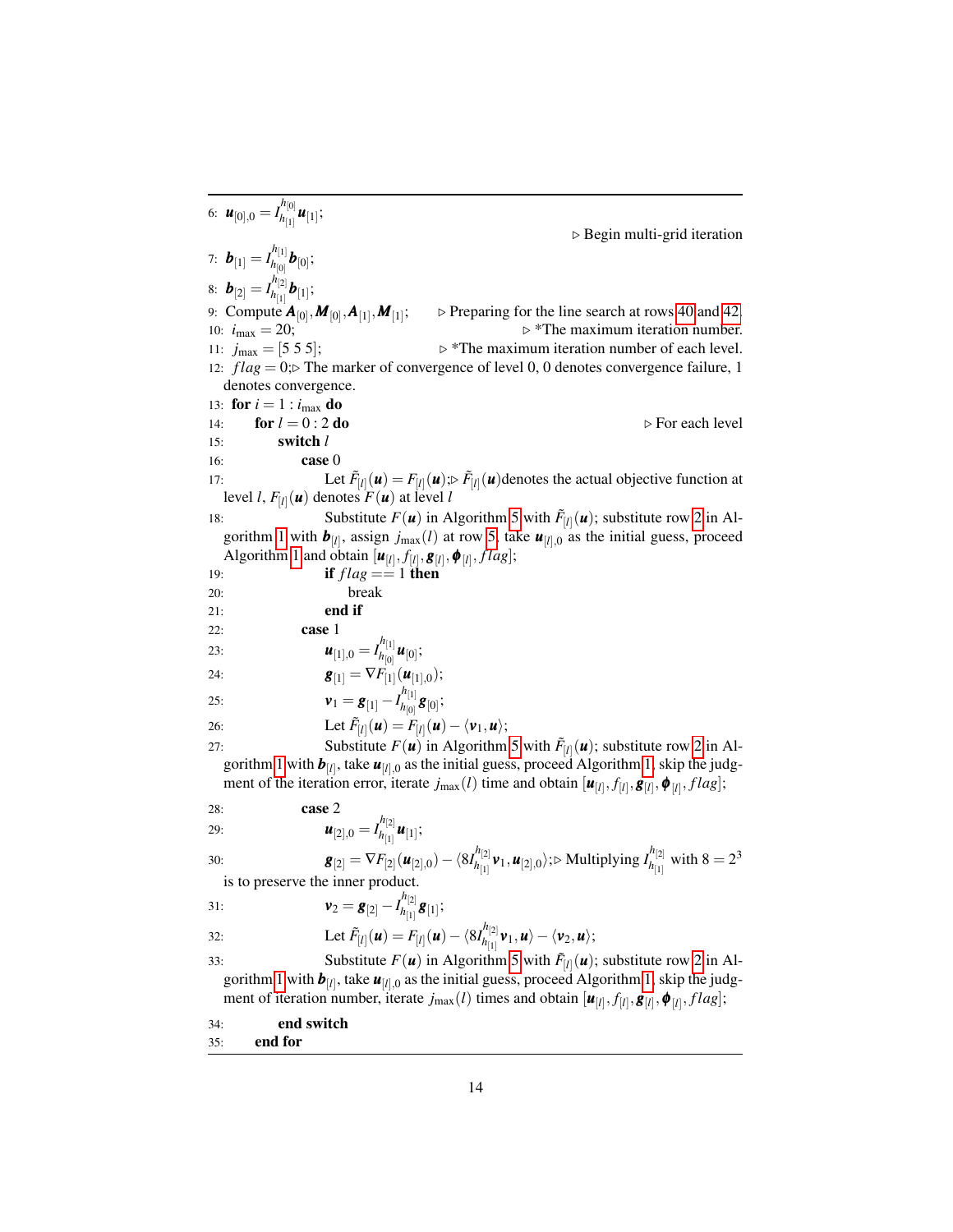$\overline{36}$ : **if**  $flag == 1$  then  $37:$  break  $\triangleright$  Computation completed. 38: end if 39:  $e_{[1]} = I_{h_{[2]}}^{h_{[1]}}$  $\frac{n_{[1]}}{n_{[2]}}(\bm{u}_{[2]}-\bm{u}_{[2],0});$ 40: Substitute  $F(\mathbf{u})$  in Algorithm [5](#page-12-0) with  $\tilde{F}_{[1]}(\mathbf{u})$ , take  $\mathbf{u}_{[1]}$  as the starting point and  $e_{[1]}$  as the search direction, proceed Algorithm [2](#page-9-0) and obtain  $[u_{[1]}, f_{[1]}, g_{[1]}, \phi_{[1]}];$ 41:  $\bm{e}_{[0]} = \bm{I}_{h_{[1]}}^{h_{[0]}}$  $\frac{u_{[0]}}{h_{[1]}}(\bm{u}_{[1]}-\bm{u}_{[1],0});$ 42: Substitute  $F(\mathbf{u})$  in Algorithm [5](#page-12-0) with  $\tilde{F}_{[0]}(\mathbf{u})$ , take  $\mathbf{u}_{[0]}$  as the starting point and  $e_{[0]}$  as the searching direction, proceed Algorithm [2](#page-9-0) and obtain  $[u_{[0]}, f_{[0]}, g_{[0]}, \phi_{[0]}];$ 43:  $u_{[0],0} = u_{[0]}$ . 44: end for

tion operator from the coarse grid with size *H* to the fine grid with size *h*,  $I_h^H$  denotes the restriction operator from the fine grid with size*h* to the coarse grid with size *H*, as shown in Eq. [\(45\)](#page-14-0),

<span id="page-14-0"></span>
$$
I_H^h \mathbf{v}_H = \mathbf{v}_H \times_1 \mathbf{L}_1 \times_2 \mathbf{L}_2 \times_3 \mathbf{L}_3, \tag{45a}
$$

$$
I_h^H \mathbf{v}_h = \mathbf{v}_h \times_1 \frac{1}{2} \mathbf{L}_1^{\mathrm{T}} \times_2 \frac{1}{2} \mathbf{L}_2^{\mathrm{T}} \times_3 \frac{1}{2} \mathbf{L}_3^{\mathrm{T}}, \tag{45b}
$$

where the uni-dimensional prolongation matrix

$$
L_i = \frac{1}{2} \begin{bmatrix} 1 & 2 & 1 & & & \\ & & 1 & 2 & 1 & \\ & & & \ddots & & \\ & & & & 1 & 2 & 1 \end{bmatrix}^{\mathrm{T}}, \quad i = 1, 2, 3 \tag{46}
$$

has proper orders.

### 5. Numerical examples

For the sake of convenience, all numerical examples in this work only use atom clusters of aluminum. According to [\[6\]](#page-20-5), the parameters of the pseudopotential in Eq.[\(23\)](#page-5-2) are set as follows:  $Z = 3$ ,  $r_c = 3.5$ ,  $A = 0.1107$ ,  $R = 1.150$  Bohr.

## *5.1. Single-atom systems*

Firstly, single-atom systems are considered. According to Algorithm [1,](#page-8-0) to compute the electron density of the system, four parameters need to be selected: the order of finite difference *n*, radius  $R_a$ , the mesh size at level 0  $h_{[0]}$  and the tolerance of the relative error ε. On the one hand, to ensure accuracies,  $R_a$  should be sufficiently large, and  $h_{[0]}$  and  $\varepsilon$  should be sufficiently small; on the other hand, to balance the efficiencies, *R*<sub>a</sub>should be sufficiently small, and  $h_{[0]}$  and  $\varepsilon$  should be sufficiently large. Thus, the parameters should be selected according to numerical experiments. The figure of  $V_a(r)$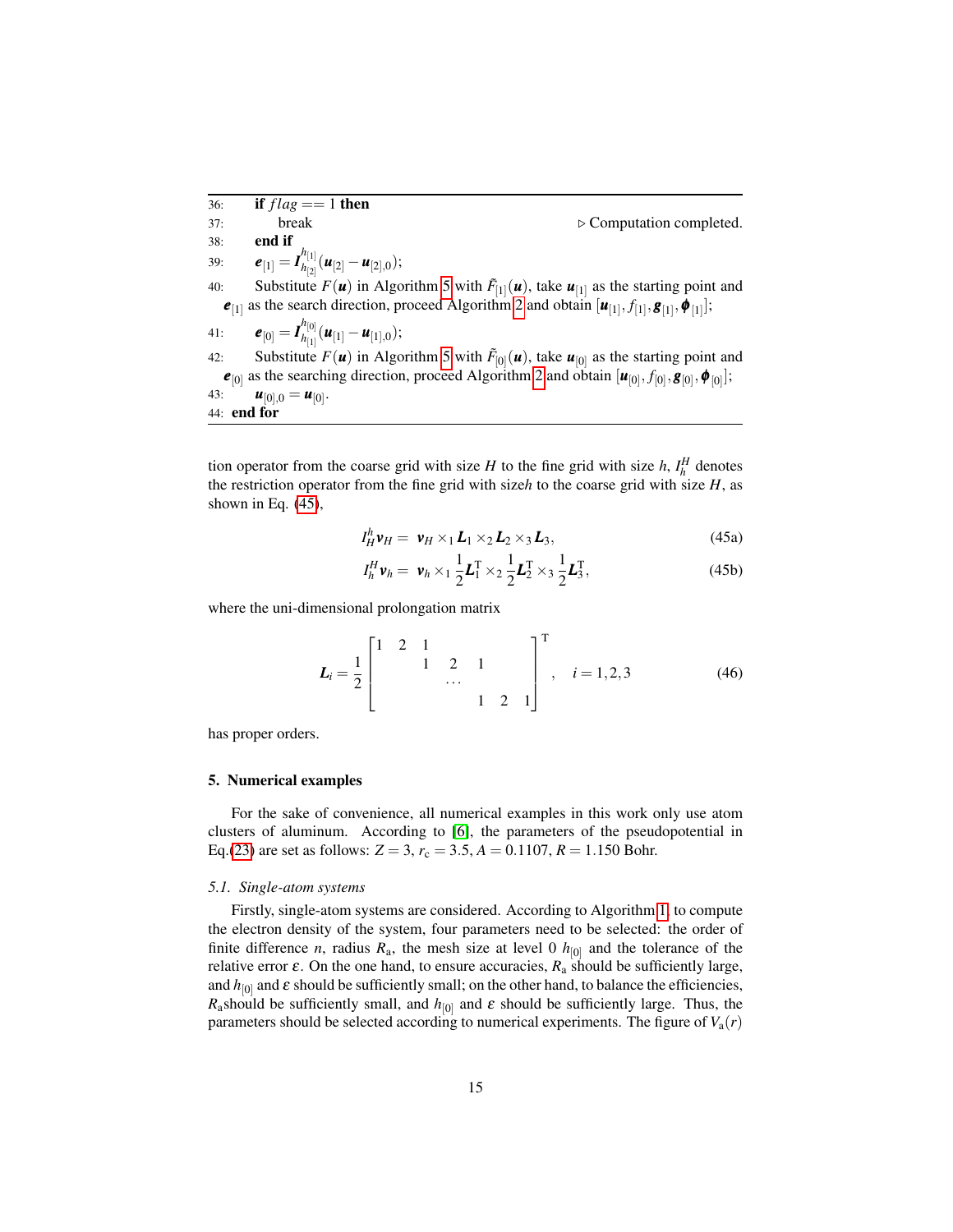

<span id="page-15-0"></span>Figure 1: The figure of  $V_a(r)$ 

can be derived from Eq.[\(23\)](#page-5-2), as shown in Fig[.1](#page-15-0) where the dashed line represents the figure of  $-3/r$ .

Firstly, we set  $\varepsilon = 1 \times 10^{-8}$ ,  $h_{[0]} = 0.0667$  Bohr, and computed the reference solution of the total energy  $E_{ref} = -58.0071$  eV by using Algorithm [6](#page-12-1) and Eq.[\(44\)](#page-12-2). Then, we set  $n = 1$ ,  $R_a = 8$ Bohr, and proceeded the first group of experiment by setting  $(\varepsilon, h_{[0]})$  as  $[1 \times 10^{-6}, 1 \times 10^{-4}] \times [0.1, 0.2, 0.4, 0.5]$ . For each combination of parameters, we computed the relative error

$$
\varepsilon_{\rm E,r} = \frac{E_{\rm ref} - E}{E_{\rm ref}},\tag{47}
$$

the results are illustrated in Fig[.2.](#page-16-0)

Fig[.2i](#page-16-0)llustrates that except the case where  $(\varepsilon, h_{[0]}) = (1 \times 10^{-6}, 0.5)$ , the curves of different values of  $\varepsilon$  almost coincide, indicating that in the selected interval, the value of  $\varepsilon$  has little effect on the accuracies of the total energy in most cases, the accuracy with  $\varepsilon = 1 \times 10^{-4}$  absolutely reaches the level of accuracy with  $\varepsilon = 1 \times 10^{-8}$ . For a fixed  $\varepsilon$ ,  $\varepsilon_{E,r}$  increases almost linearly with  $h_{[0]}$ . When  $(\varepsilon, h_{[0]}) = (1 \times 10^{-4}, 0.5)$ ,  $\varepsilon_{E,r} = 0.019$ . When  $(\varepsilon, h_{[0]}) = (1 \times 10^{-6}, 0.5)$ , the iteration at level 2 did not converge, leading to the early termination of iteration at level 0.

Based on the results above, to examine to effect of  $R_a$  on  $\varepsilon_{E,r}$ , we set  $\varepsilon = 1 \times 10^{-4}$ , and proceeded the second group of experiment. By setting  $(R_a, h_{[0]})$  as  $[8, 7.2, 6.4, 5.6, 4.8] \times$ 0.1, we computed the values of  $\varepsilon_{E,r}$  (the results of  $R_a = 8$  are obtained from the first group of experiment), and the results are illustrated in Fig[.3.](#page-16-1)

Fig[.3](#page-16-1) indicates that the values of  $\varepsilon_{E,r}$  with  $R_a = 4.8$ Bohr are apparently higher than that with  $R_a \ge 5.6$ , and the values of  $\epsilon_{E,r}$  with  $R_a \ge 5.6$  are always smaller than  $8 \times 10^{-4}$ , indicating that ensuring accuracies requires  $R_a \geq 5.6$ .

Based on the results above, by setting  $\varepsilon = 1 \times 10^{-4}$ ,  $R_a = 6$  Bohr,  $h_{[0]} = [0.1, 0.1875, 0.3, 0.5]$ Bohr, we proceeded six groups of experiment to examine the effect of different finite differ-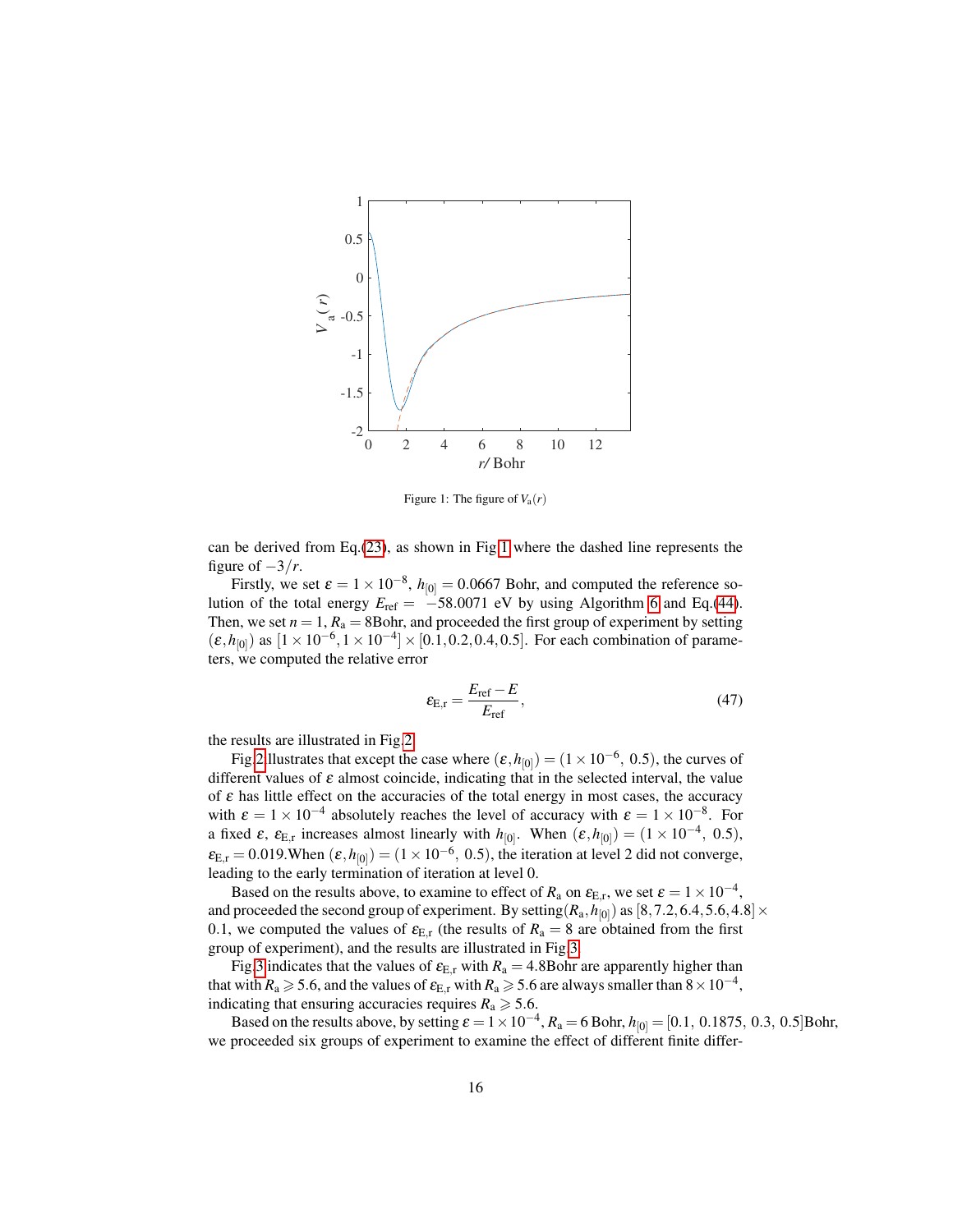

<span id="page-16-0"></span>Figure 2: The figure of  $\varepsilon_{E,r}$  of the first group of experiment of a single atom.



<span id="page-16-1"></span>Figure 3: The figure of  $\varepsilon_{\rm E,r}$  of the second group of experiment of a single atom.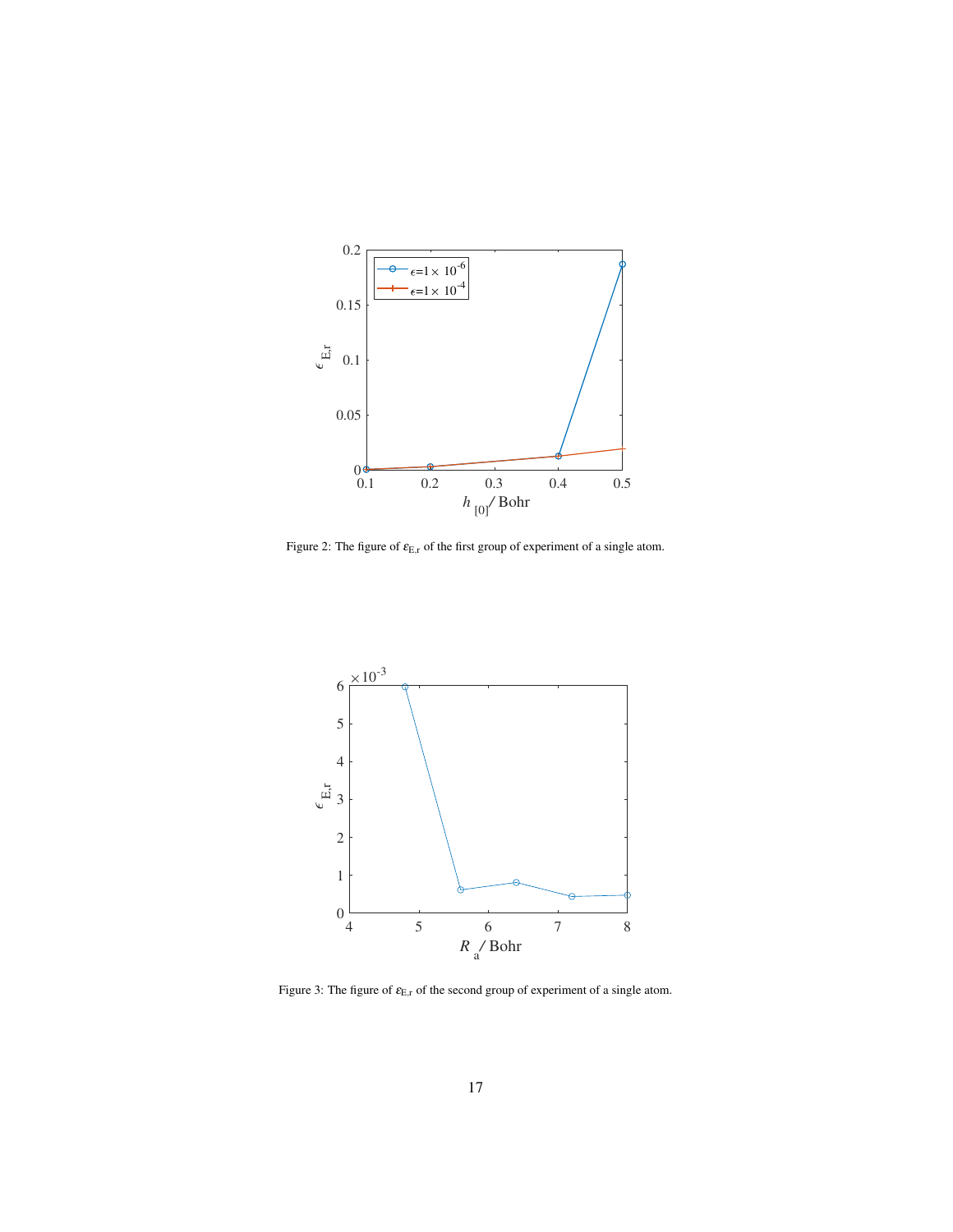ence schemes on computational accuracies. In the first three groups of experiment, we set  $n = 1, 2, 3$  in Eq.[\(35\)](#page-7-0) and set  $\boldsymbol{Q}_i$  in Eq.[\(30\)](#page-6-5) as the integral scheme (named as the Simpson scheme); in the other three groups of experiment, we set  $n = 1, 2, 3$  in Eq.[\(35\)](#page-7-0) and set the identity matrix as the integral scheme (named as the zero-order scheme). The results are illustrated in Fig[.4](#page-17-0) (where '\*' denotes the second three groups of experiment).



<span id="page-17-0"></span>Figure 4: The figure of  $\varepsilon_{E,r}$  of the third group of experiment of a single atom.

Fig[.4](#page-17-0) illustrates that relative errors with different finite difference schemes all increases with the mesh size. The relative errors with Simpson scheme are always positive and increase rapidly to about 0.02 when  $h_{[0]} = 0.5$ Bohr, while the relative errors with the zero-order scheme are always negative and increase only to about 0.001 when  $h_{[0]} = 0.5$ Bohr. In addition, for each integral scheme, the curves of the relative errors with different finite difference schemes almost coincide, indicating that for a fixed integral scheme, different finite difference orders have little impact on the accuracies, nonetheless, the group with  $n = 3^*$  is slightly more accurate than other groups.

In summary, we suggest selecting  $n = 3$ , the zero-order integral scheme,  $\varepsilon = 1 \times$  $10^{-4}$ ,  $R_a = 6$  Bohr. The proper value of  $h_{[0]}$  should be determined according to the results of multi-atom systems.

#### *5.2. Multi-atom systems*

For multi-atom systems,  $1 \times 1 \times 1$  face-centered cubic cell is considered first. The initial guess of the covalent electron density is assumed to be the superposition of the covalent electron density of a single atom. Let the lattice constant  $a_0 = 8$  Bohr, the reference value of the atom-averaged ground state energy is -59.2280 eV[\[12\]](#page-21-1).

By setting  $h_{[0]} = [1/10, 1/8, 1/6, 1/4, 1/2]$ Bohr, we proceeded the first group of experiment and obtained the results shown in Fig[.5.](#page-18-0) Fig[.5](#page-18-0) indicates that the values of  $\varepsilon_{\text{E,r}}$  are always negative and decreases with  $h_{[0]}$ , the minimum value is about  $8.5 \times 10^{-4}$ .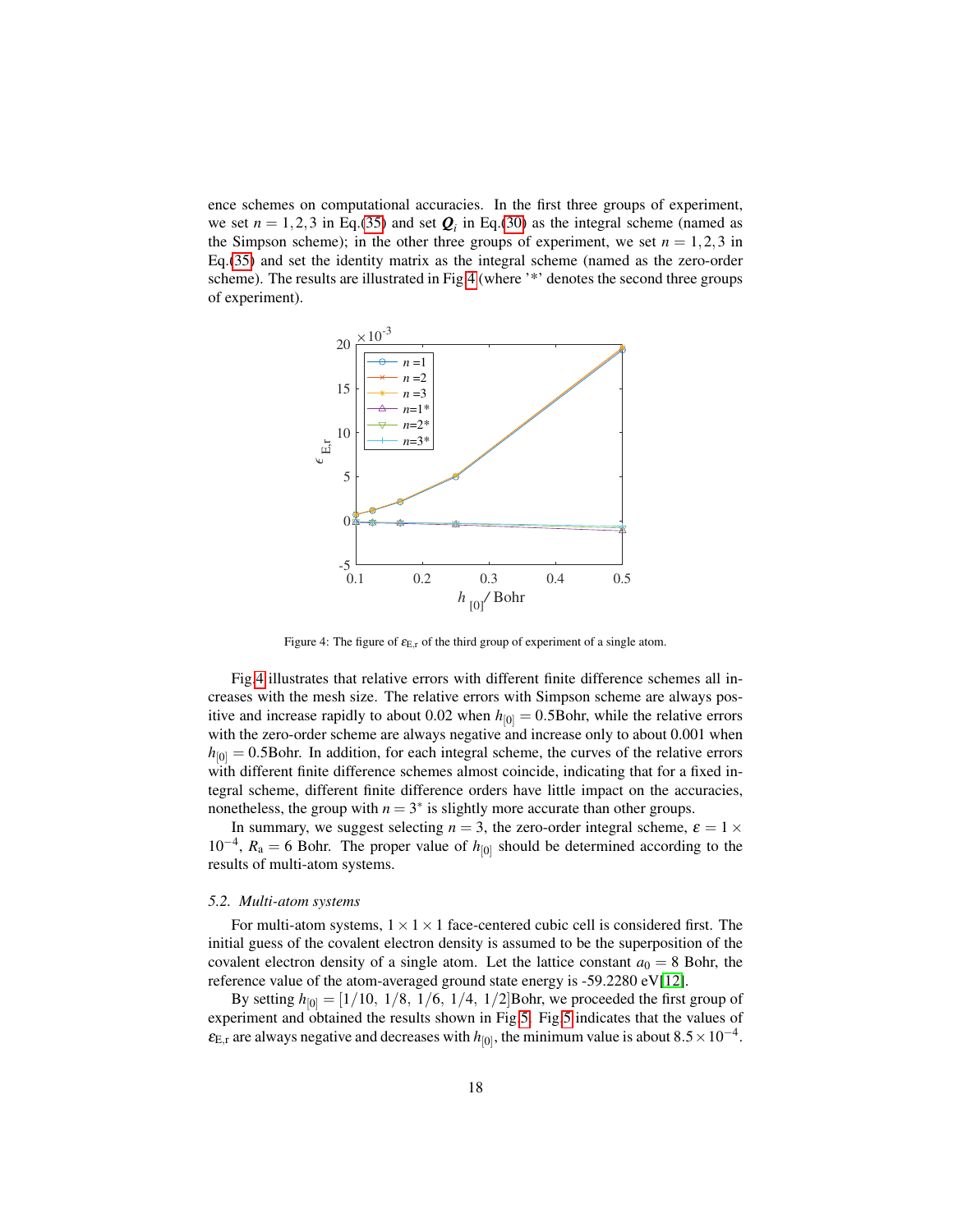

<span id="page-18-0"></span>Figure 5: The figure of relative error-mesh size relationship of the  $1 \times 1 \times 1$  unit cell.

To investigate the computational efficiencies of the multi-grid algorithm, we compared the iteration times and time cost of the two methods, the results are shown in [1](#page-18-1) where the time costs are the results on a notepad (2.8GHz CPU+12GB RAM). Table

| 10        |           |           |                 |                             |
|-----------|-----------|-----------|-----------------|-----------------------------|
| $199^{3}$ | $159^{3}$ | $119^{3}$ | 79 <sup>3</sup> | 39 <sup>3</sup>             |
| 12        | 11        | 20        | 8               |                             |
| 3         |           | 4         |                 | $\mathcal{D}_{\mathcal{L}}$ |
| 36        | 29        | 23        | 18              | 12                          |
| 2040      | 912       | 598       | 66              |                             |
| 5343      | 1727      | 548       | 112             |                             |
|           |           |           |                 |                             |

<span id="page-18-1"></span>Table 1: Comparison between the computational cost of the  $1 \times 1 \times 1$ unit cell using the multigrid (MG) algorithm and the single-grid (SG) algorithm

[1](#page-18-1) indicates that both the time costs of the MG and SG algorithms increases with decreasing  $h_{[0]}$ , but the iteration cycles of the MG algorithm stably lies between  $3 \pm 1$ , making the increasing of time cost mainly caused by the increasing time cost of single iteration. Meanwhile, the number of iterations rapidly increase to three times the value of the MG algorithm when  $h_{[0]} = 1/10$ Bohr. In addition, when  $h_{[0]} = 0.5$  Bohr, the MG algorithm did not converge at level 2 with  $\varepsilon = 1 \times 10^{-4}$ , making the iteration at level 0 converges to incorrect results (not displayed). If setting  $\varepsilon = 5 \times 10^{-4}$ , then we can obtain the results in Table [1.](#page-18-1) Thus, for the cases where the SG algorithm is already very efficient (only costs 8s), the MG algorithm is not necessary, since the iteration process is more complicated, the MG algorithm not only cannot make good use of its advan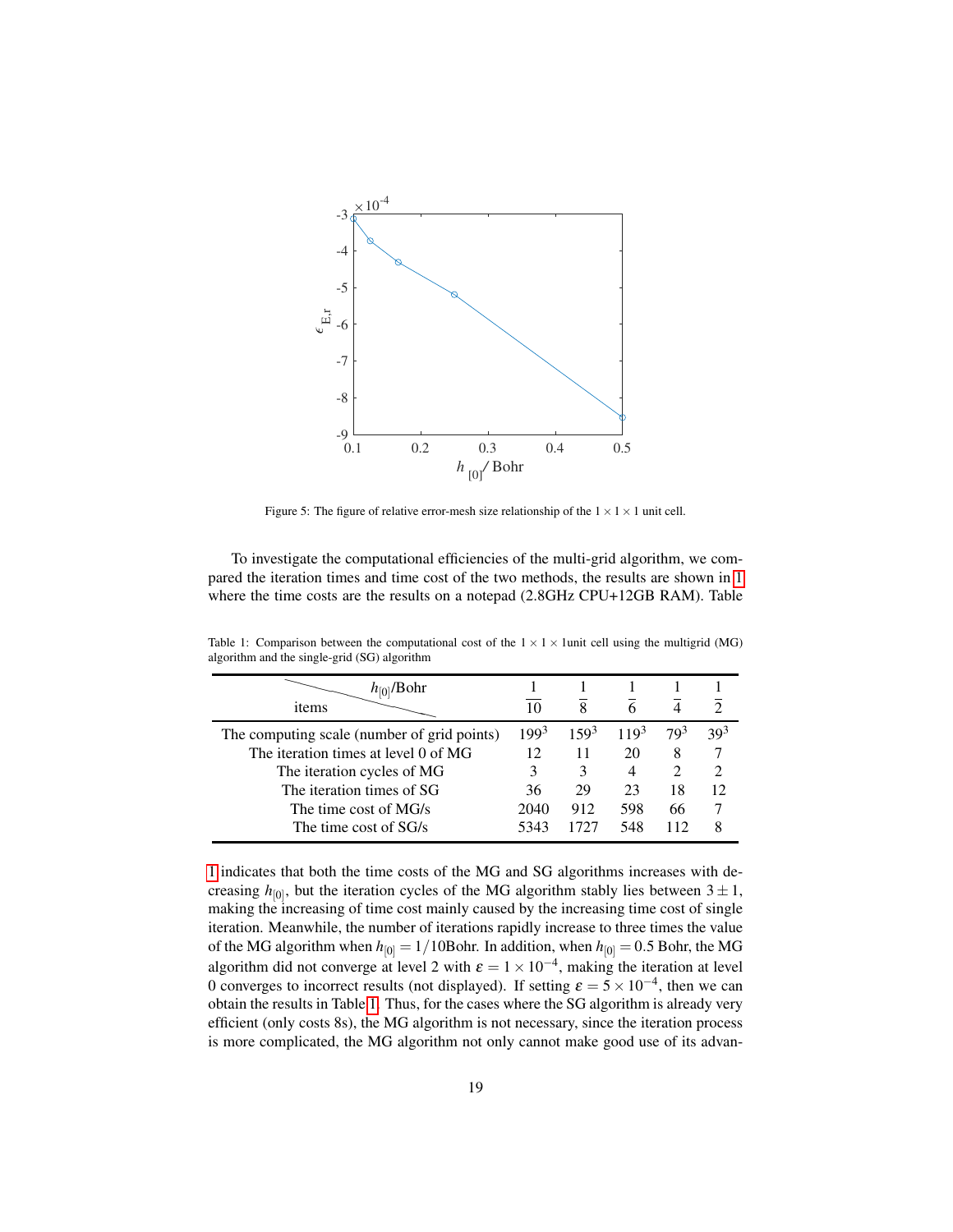tage, but also will converge to incorrect results. Let the cell size expand to  $5 \times 5 \times 5$ , we still use the values of  $h_{[0]}$  above and further compared the computational cost of the two algorithms on a desktop computer (3.3GHz CPU+32GB RAM), and obtained the results in table [2.](#page-19-0) Table [2](#page-19-0) indicates that both the computational costs of the MG and

<span id="page-19-0"></span>Table 2: Comparison between the computational cost of the  $5 \times 5 \times 5$  unit cell using the multigrid (MG) algorithm and the single-grid (SG) algorithm

| 10      |           |         |         |                  |
|---------|-----------|---------|---------|------------------|
| $523^3$ | $419^{3}$ | $315^3$ | $211^3$ | 107 <sup>3</sup> |
| 13      | 10        | 18      |         |                  |
| 3       |           | 4       |         | 3                |
| 28      | 23        | 18      | 14      | 14               |
| 20081   | 7112      | 5138    | 791     | 72               |
| 38081   | 13678     | 4261    | 674     |                  |
|         |           |         |         |                  |

the SG algorithms increases rapidly with the decreasing mesh size, while the increasing rate of the former is much slower than the later. For this cell, the iteration cycles of the MG algorithm still stably lie between  $3 \pm 1$ . When  $h_{[0]} \leq \frac{1}{8}$ Bohr, the computational efficiency of the MG algorithm is about 1.9 times as high as that of the SG algorithm. For large mesh sizes, since the electron density contains smaller ratio of the low-frequency components, the iteration number needed for the convergence of the SG algorithm is sufficiently small (no more than 18), thus, the MG algorithm cannot fully show its advantage and the time cost is slightly longer than that of the SG algorithm.

Table [3](#page-19-1) further compared the time cost of the proposed SG algorithm with the values in the literature. Table [3](#page-19-1) indicates that the time costs of the proposed SG algorithm

<span id="page-19-1"></span>Table 3: Comparison between the time cost (Unit: s) of the methods in the literature and that of the proposed method.

| cell size (the number of atoms)   | methods in the literature                         | the proposed SG algorithm |
|-----------------------------------|---------------------------------------------------|---------------------------|
| $5 \times 5 \times 5 (666)$       | 259[2], $3.6 \times 10^4$ [12]                    | 51                        |
| $10 \times 10 \times 10$ (4631)   | $4.2 \times 10^3$ [7]                             | 390                       |
| $29 \times 29 \times 29$ (102690) | $1.224 \times 10^6$ [12], $1.152 \times 10^5$ [8] | $1.5596 \times 10^{4}$    |

are lower than that of the literature by one to two orders of magnitude, indicating the superiority of the proposed SG algorithm in computational efficiencies.

# 6. Conclusions

This work developed a new solver for real-space OFDFT, including six algorithms: Algorithm [1](#page-8-0) is the single-grid algorithm, Algorithm [2](#page-9-0) is for proceeding line search in Algorithm [1](#page-8-0) to obtain the optimal step length in each iteration, Algorithm [5](#page-12-0) is for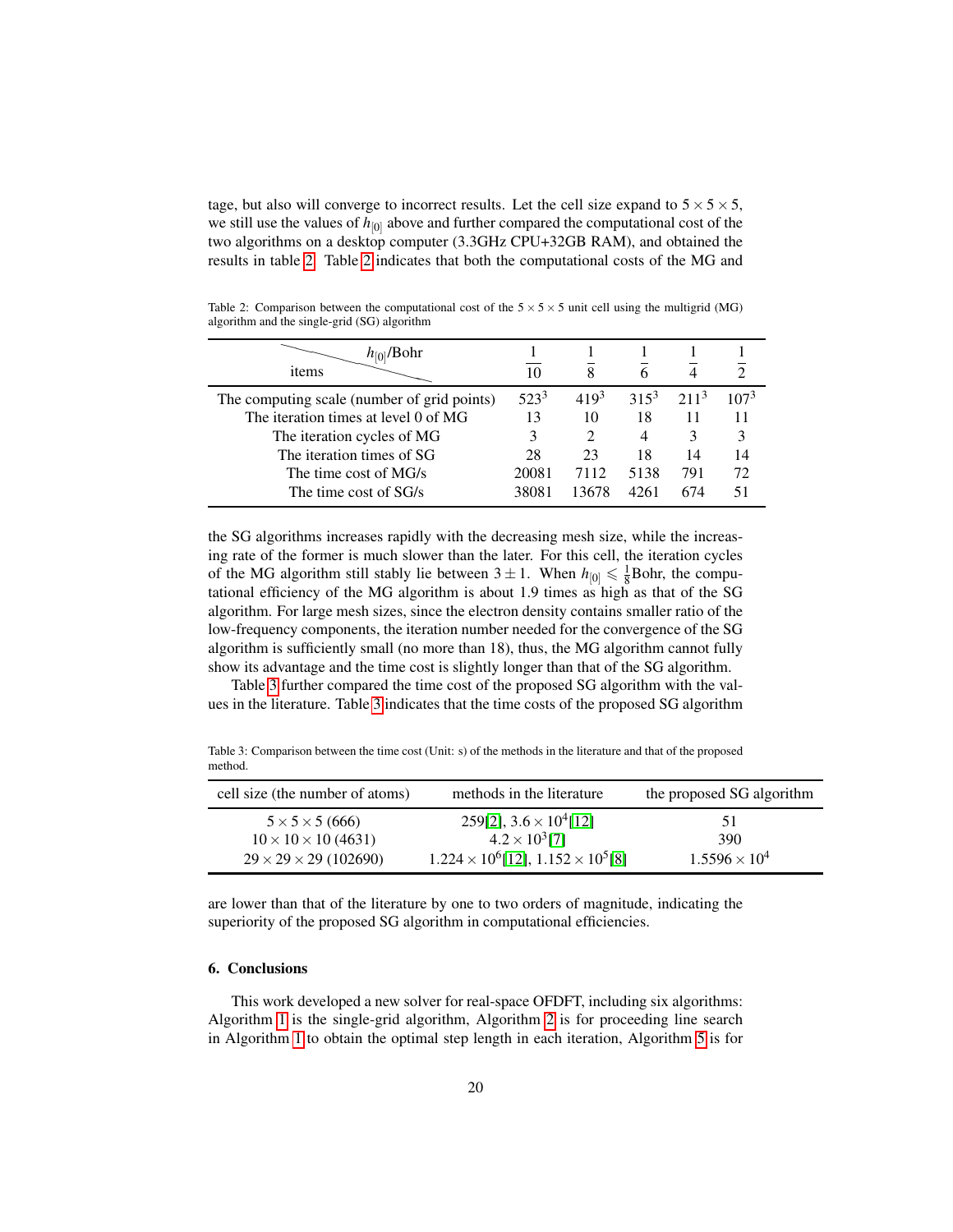inputting Algorithm [3](#page-11-0) in order to provide information of the physical quantities during the line search, Algorithm [4](#page-11-1) is to judge whether terminate the line search process, Algorithm [6](#page-12-1) is the multi-grid algorithm based on the previous five algorithms. By directly solving the inner Poisson equation and proposing a new line search method for the outer iteration, the new solver enhanced the computational efficiencies by one to two orders of magnitude compared with that of the literature. The multi-grid algorithm can further improve the computational efficiencies by one time (if the memory is sufficient).

#### References

- <span id="page-20-0"></span>[1] L. H. Thomas, The calculation of atomic fields, in: Mathematical proceedings of the Cambridge philosophical society, Vol. 23, Cambridge University Press, 1927, pp. 542–548.
- <span id="page-20-1"></span>[2] G. S. Ho, V. L. Lignères, E. A. Carter, Introducing profess: A new program for orbital-free density functional theory calculations, Computer physics communications 179 (11) (2008) 839–854.
- <span id="page-20-2"></span>[3] L. Hung, E. A. Carter, Accurate simulations of metals at the mesoscale: Explicit treatment of 1 million atoms with quantum mechanics, Chemical Physics Letters 475 (4-6) (2009) 163–170.
- <span id="page-20-3"></span>[4] M. Chen, X.-W. Jiang, H. Zhuang, L.-W. Wang, E. A. Carter, Petascale orbitalfree density functional theory enabled by small-box algorithms, Journal of chemical theory and computation 12 (6) (2016) 2950–2963.
- <span id="page-20-4"></span>[5] H. Jiang, W. Yang, Conjugate-gradient optimization method for orbital-free density functional calculations, The Journal of chemical physics 121 (5) (2004) 2030–2036.
- <span id="page-20-5"></span>[6] C. J. Garcia-Cervera, An efficient real space method for orbital-free densityfunctional theory, Commun. Comput. Phys 2 (2007) 334–357.
- <span id="page-20-6"></span>[7] W. Mi, X. Shao, C. Su, Y. Zhou, S. Zhang, Q. Li, H. Wang, L. Zhang, M. Miao, Y. Wang, et al., Atlas: A real-space finite-difference implementation of orbitalfree density functional theory, Computer Physics Communications 200 (2016) 87–95.
- <span id="page-20-7"></span>[8] X. Shao, W. Mi, M. Pavanello, Efficient dft solver for nanoscale simulations and beyond, The Journal of Physical Chemistry Letters 12 (17) (2021) 4134–4139.
- <span id="page-20-8"></span>[9] V. Gavini, J. Knap, K. Bhattacharya, M. Ortiz, Non-periodic finite-element formulation of orbital-free density functional theory, Journal of the Mechanics and Physics of Solids 55 (4) (2007) 669–696.
- <span id="page-20-9"></span>[10] P. Motamarri, M. R. Nowak, K. Leiter, J. Knap, V. Gavini, Higher-order adaptive finite-element methods for kohn–sham density functional theory, Journal of Computational Physics 253 (2013) 308–343.